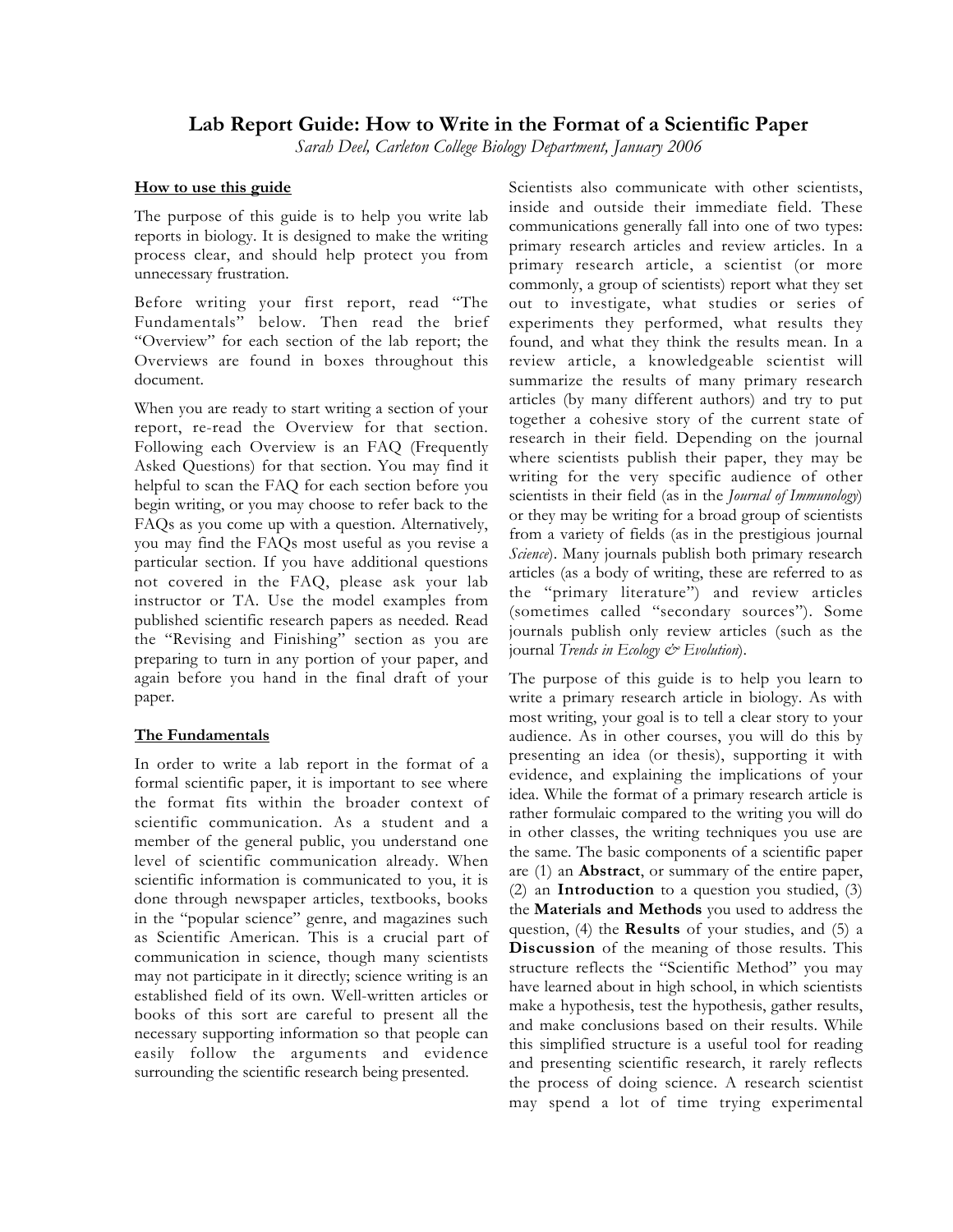techniques which do not answer their question they way they had hoped, or they may get results which cause them to redefine their initial questions. The reality is much messier than the end presentation.

Scientists actually use the prescribed format of a scientific paper to help them organize their ideas around a study. Writing and presenting information in a coherent way can help them (and you!) gain a clearer understanding of their experiment and its implications. The process of writing is actually a wonderful tool you can use to deepen your understanding. This is a bit circular: understanding ideas will make your writing easier; if you do not understand what you're writing about, you will not be able to present your ideas clearly. However, by *trying* to write about ideas, and then revising your writing, you will identify gaps in your understanding and have incentive to fill them in. Plan to use the process of writing in the formal structure of the scientific paper as a tool for understanding.

# **The Parts of a Scientific Paper**

## **Title**

## *Overview*

The title is a specific, informative summary of the results of your study. As in all writing, the title is the first clue to a potential reader that they should be interested in reading your paper; in science, that means being very direct about what information is present in the paper. Check with your instructor on whether you need to make a separate title page or not. You should include your name on your paper, and list your lab partners if you worked together to collect the data.

# *Example Titles*

Here are a few titles of research papers published by Carleton faculty and Carleton alums. Note the level of detail present in the titles, and the clear statement of results in some. You can look through the Literature Cited section of this guide to see additional titles of scientific papers.

A role for recombination junctions in the segregation of mitochondrial DNA in yeast (Lockshorn et al. 1995)

An edge effect caused by adult corn-rootworm beetles on sunflowers in tallgrass prairie remnants (McKone et al. 2001)

Changes in biomass, aboveground net primary production, and peat accumulation following permafrost thaw in the boreal peatlands of Manitoba, Canada (Camill et al. 2001)

Mechanoelectrical transduction assisted by Brownian motion: a role for noise in the auditory system (Jaramillo and Wiesenfeld 1998)

Random amplified polymorphic DNA markers reveal genetic variation in the symbiotic fungus of leaf-cutting ants (Doherty et al. 2003)

## **The Abstract**

### *Overview*

This section of the scientific paper is commonly written last, after the rest of the paper. It concisely summarizes the reason for the experiment (from the Introduction section), the general methodology used in the experiment (Materials and Methods section), the main findings of the experiment (Results section) and the implications of those findings (Discussion section). The order of these components is more flexible in the Abstract than in the overall paper; in some cases it might be logical to describe and discuss a result in the same sentence, and move onto another result in a new sentence.

# *FAQ*

- 1. What verb tense should I use in my Abstract?
- 2. Should my Abstract contain multiple paragraphs?
- 3. Should I use bullet points or numbers to list the ideas in my Abstract?

 $\overline{\phantom{a}}$ 

- 4. How long should my Abstract be?
- 5. Should I refer to my figures in my Abstract?
- 6. Should I cite other papers in my Abstract?
- 1. What verb tense should I use in my Abstract?

You will use past tense in writing most of your Abstract, because you are describing an experiment which has already been done. For some statements which summarize your Discussion section, present tense might be more appropriate, since you might be proposing ideas in the present tense.

2. Should my Abstract contain multiple paragraphs?

Generally, a single paragraph is fine for an Abstract, since all the information you are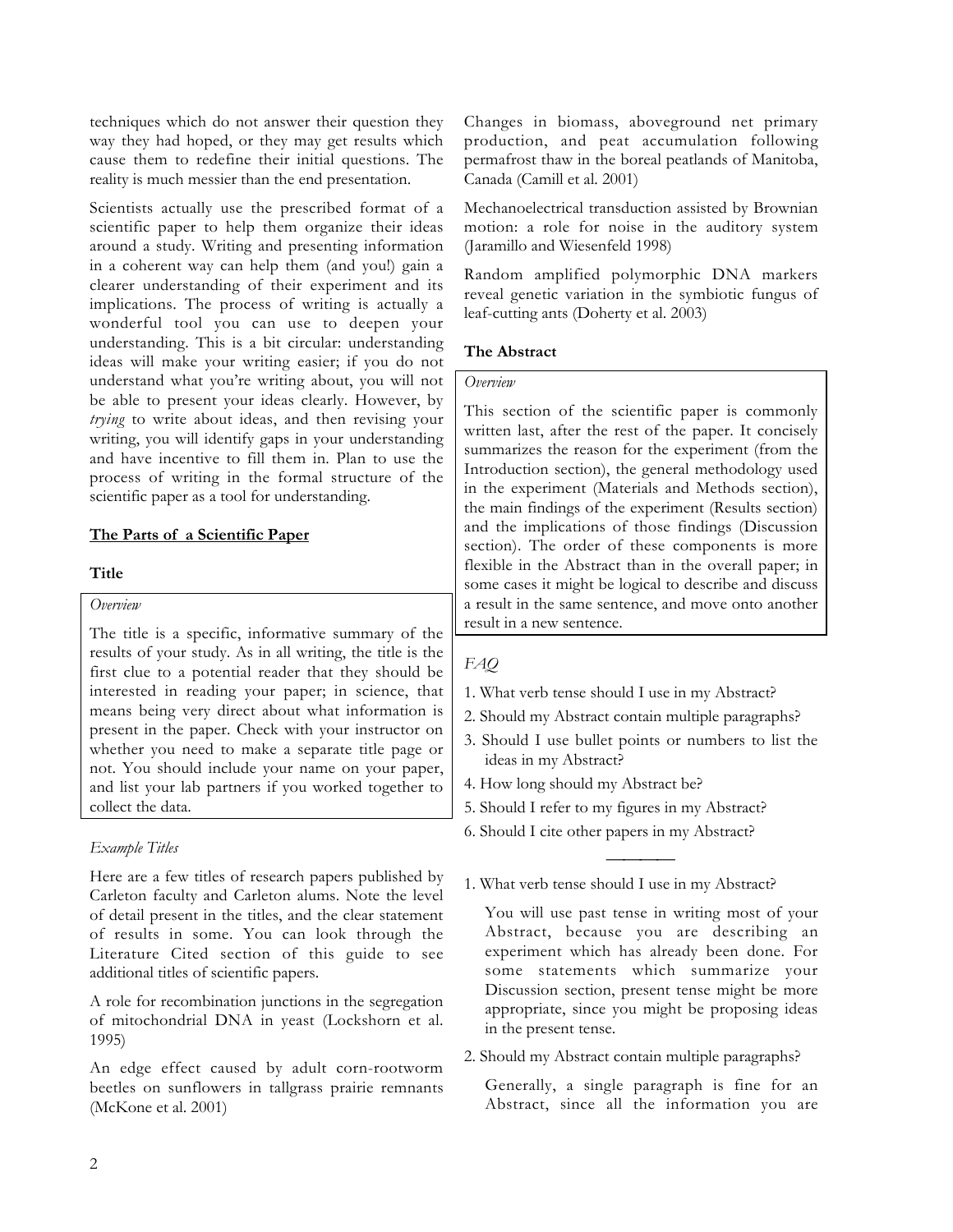presenting supports a single goal: to give an overview of the rest of the paper. There may be rare occasions when your story can logically be broken into paragraphs; if this helps convey your ideas, go ahead and use multiple paragraphs.

3. Should I use bullet points or numbers to list the ideas in my Abstract?

No; write out your Abstract in prose, unless the specific journal format you are using discourages this.

4. How long should my Abstract be?

In scientific writing, and in Abstracts in particular, a direct, concise writing style is highly valued. The Abstract is usually less than 250 words. You need to have enough information in your Abstract that people will know after reading it whether or not it is relevant for them to read your whole paper. Just because the Abstract is brief does not mean that it is vague; often you can strengthen your abstract by stating a key result or statistic very precisely. The Materials and Methods component of abstracts is usually the most abbreviated section; it is often sufficient to state the general methodology used without explaining the specific protocol.

5. Should I refer to my figures in my abstract?

No.

6. Should I cite other papers in my abstract?

No.

# *Example Abstracts*

Here are three abstracts from research papers published by Carleton faculty and Carleton alums. In each abstract, look for the components of a good abstract listed in the Overview above.

# From Garrettson et al. 1998:

Nests of leaf-cutting ants (Hymenoptera: Formicidae: Attini) are abundant disturbances in Neotropical rain forests, and could affect the plant community both while the nests are active and after they are abandoned. We measured the diversity and abundance of understorey plants (<1 m in height) in the area around active and abandoned nests of leafcutting ants (*Atta cephalotes*) at the La Selva Biological Station in Costa Rica. Sample quadrats on active nests had reduced diversity (number of morphospecies) and abundance of both small (height

< 10 cm) and large (10 cm-1 m) understorey plants, when compared to the nearby forest floor (3 and 13 m from the nest edge). Abandoned nests had greater diversity and marginally greater abundance of small understorey plants relative to nearby forest; there was no difference in diversity or abundance of large understorey plants. Leaf-cutting ant nests create gaps in the plant understorey when active, but serve as centres of recruitment for small plants after they are abandoned. Thus, like canopy gaps, ant nests could play an important role in recruitment of new individuals and maintenance of plant species diversity in tropical forests.

### From Jones et al. 1991:

Presence or absence of nesting behavior during spontaneous or hormone-induced oviposition was determined in captive, oviparous lizards (*Anolis carolinensis* and *Sceloporus undulatus*). The occurrence of nesting behavior (digging of a nest cavity, covering the egg(s) with substrate) was determined directly by observation of ovipositing females as well as indirectly by whether eggs were covered (buried). Under uncrowded conditions in large terraria, most females of both species nested. However, under crowded conditions (*S. undulatus*), or in small cages (*A. carolinensis*), females oviposited without displaying species-typical nesting behavior. Facultative suppression of nesting behavior during oviposition can occur in nature as well, and this inhibition of behavior may be adaptive. We hypothesize that the absence of nesting behavior in viviparous lizards may be controlled by physiological mechanisms similar to those that control facultative suppression in closely related oviparous species

# From McKone et al. 2001:

The once-extensive tallgrass prairie community of North America has been reduced to small remnants, many of which are surrounded by intensive corn (*Zea mays*) agriculture. We investigated adult cornrootworm beetles (Chrysomelidae: *Diabrotica* spp.), important pests of corn, on sunflowers (Asteraceae: *Helianthus* spp.) in prairie remnants in southeast Minnesota. Large numbers of beetles invaded the prairie from surrounding corn fields in late summer. *D. barberi* and *D. virgifera* were captured on sticky traps in all locations in the prairie, but abundance was much greater near the edge adjacent to corn. We observed *D. barberi* (but not *D. virgifera*) feeding extensively on sunflower pollen and occasionally on other flower parts, such as petals. Sunflowers located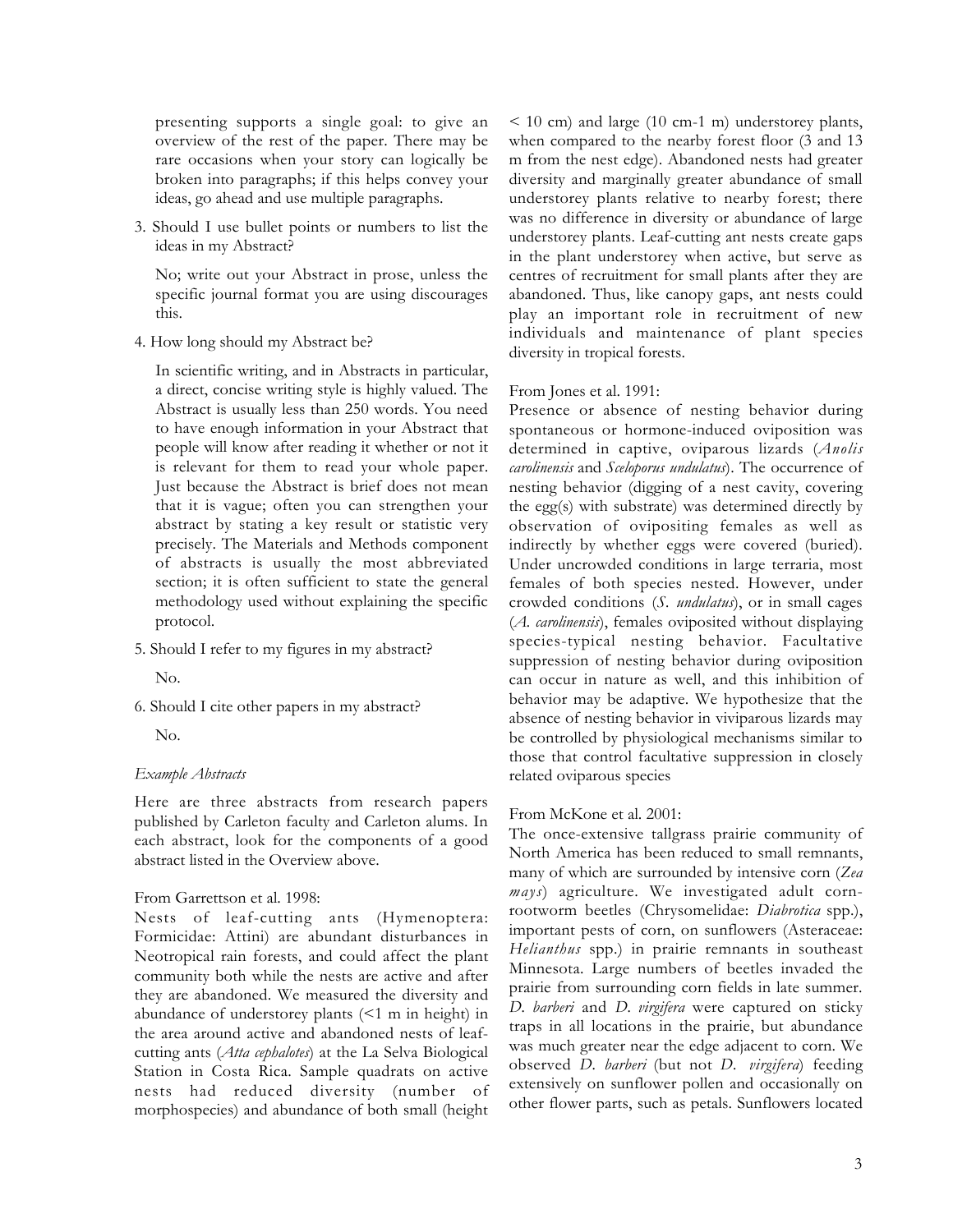nearer corn fields sustained more floral damage than those farther from corn. To determine the effect of beetle damage on seed set, we enclosed sunflower heads in bags with either zero, two, or four D. barberi adults. Seed set was reduced in heads enclosed with *D. barberi*. Thus, this agricultural pest may interfere with the successful reproduction of sunflowers and possibly other prairie composites that flower in late summer. Given the small size of most prairie remnants and the abundance of this flower-feeding beetle in landscapes dominated by corn agriculture, *D. barberi* may affect the sustainability of prairie plant populations.

# **The Introduction**

# *Overview*

The Introduction section answers your reader's question: "What question (problem) was studied?" (Day 1994). In this section, you give your reader the background to understand your question and then present your question. In asking a scientific question, you are often trying to fill a gap in a field; in the introduction, you are explaining what surrounds that gap and why it should be filled with your experiment. As you describe what is known already, you will need to cite the work of other scientists; often an Introduction section contains many citations. The structure of the Introduction is often an inverted pyramid, starting with a broad description of the background and narrowing down to the particular question being asked. (This is often the inverse of the Discussion, which might start with a focus on the particular results of your experiment, broaden to apply your results more generally, and then incorporate other questions or ideas for future study.) Many people write their Introduction after they have written their Results section but before writing their Discussion section; others find it useful to construct their Introduction and Discussion at the same time.

In some journals, scientists summarize their results in the final sentence of their Introduction; check with your instructor to see if this is appropriate for your assignment.

# *FAQ*

- 1. What verb tense should I use in my Introduction?
- 2. Should I use multiple paragraphs in my Introduction?
- 3. Should I use first person in my Introduction?
- 4. How much background information do I need to provide?
- 5. It seems like my Intro sounds a lot like the introductory information in the lab manual. Should I be concerned about this?
- 6. How do I cite information from the lab manual that is from another source originally?
- $\overline{\phantom{a}}$ 1. What verb tense should I use in my Introduction?

You will most often use past tense in your Introduction, because you are describing work which has already been done by other scientists. When you write about your question or goals, it may make more sense to use present tense.

2. Should I use multiple paragraphs in my Introduction?

Yes. As you narrow your focus to your question, you will want different paragraphs to apply to different levels of description.

3. Should I use first person in my Introduction?

Check with your lab instructor about the use of first person; if this is acceptable to them, it may be appropriate in your Introduction when you introduce your question. It will probably not be appropriate when you are writing about the work of other researchers.

4. How much background information do I need to provide?

This will depend on what you think is important for the reader to know for the rest of the paper. Some background on the organisms you are using, for example, is generally important to understanding the experiments. If other researchers have studied similar questions, it is important to set your work in the context of their results.

5. It seems like my Intro sounds a lot like the introductory information in the lab manual. Should I be concerned about this?

Yes; rather than trying to paraphrase all the information from the lab manual, you should consider which points seem relevant to the story you are telling. If you think your prose seems too similar, try taking briefer notes from the manual and then re-writing the section based on your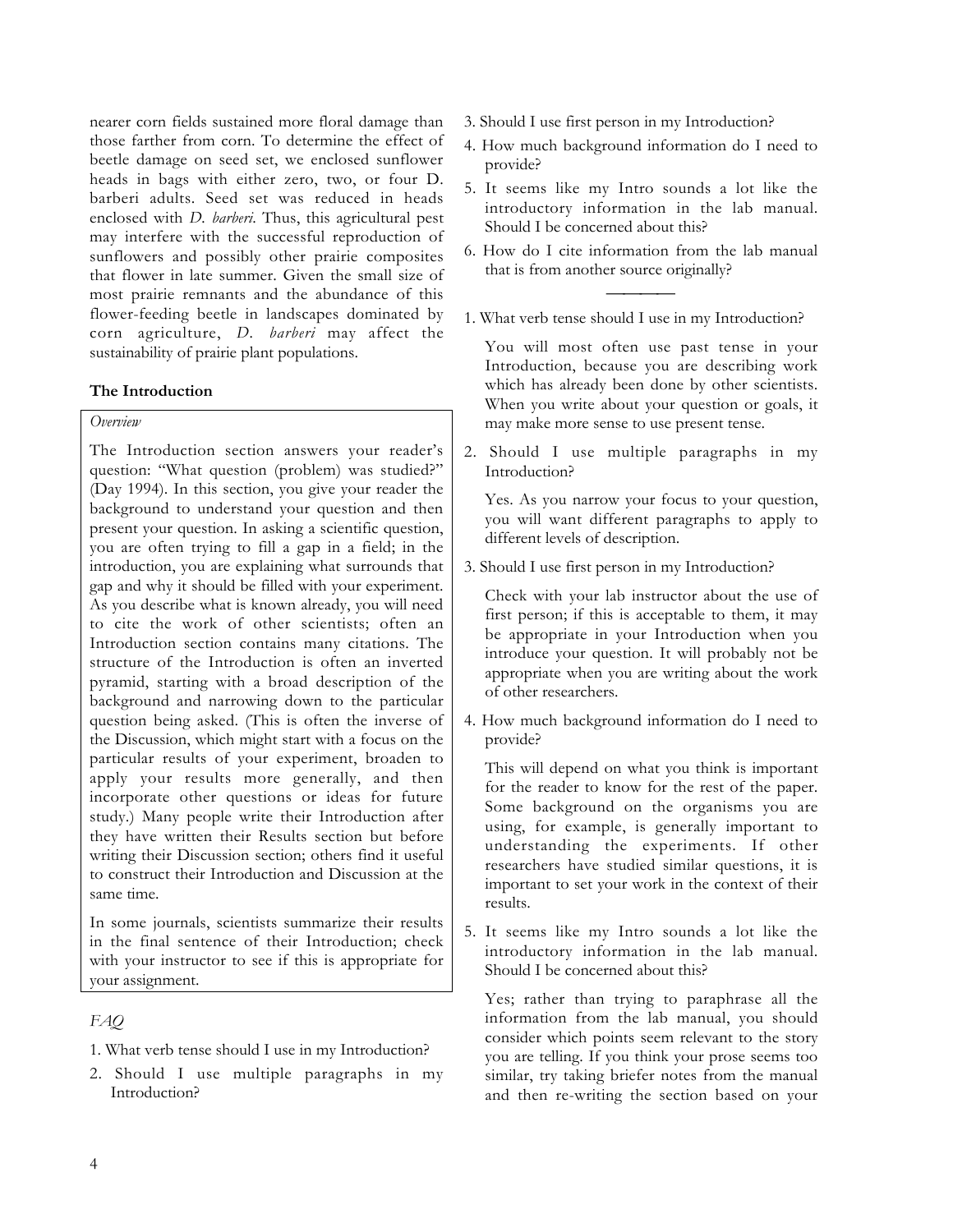notes. Good paraphrasing of information is done such that the meaning of an idea is kept intact, but none of the sentence structure or order is traceable. You should still cite the lab manual even after good paraphrasing.

6. How do I cite information from the lab manual that is from another source originally?

Normally, if you were writing a real scientific paper, you would read the original work and cite it directly. Never directly cite a paper you have not read yourself. Very rarely, you will see a reference written as follows: (Uhler 1951, as cited in Carleton Biology Department 2006). Because this is used so infrequently, for the purposes of the introductory biology lab reports, if you feel you need to cite some information of this nature you may cite the lab manual directly. In future classes, always check with your instructor to find out what they would like you to do.

7. Should I quote other sources directly?

No; in scientific papers, direct quotes are extremely rare. They are only used if there is something important about the *way* a thing is stated. Normally, scientific results, ideas, and conclusions are paraphrased. If you have questions about this, please talk to your instructor. We also encourage you to refer to the Academic Honesty pamphlet given to all entering students.

# *Example Introduction*

Here is the Introduction of a research paper published by Carleton faculty and Carleton alums.

# From Hinman et al. 1997:

Many of the venomous New World coral snakes (*Micrurus* and *Micruroides*) have a distinctive pattern of red, black, and yellow rings (Campbell and Lamar 1989; Savage and Slowinski 1992), which typically appear in the sequence red-yellow-black-yellow (the "tricolor monad" of Savage and Slowinski 1992) repeated multiple times on each snake. Relatively harmless coexisting snakes in several different genera have a similar appearance, and most recent investigations have concluded that these are cases of Batesian mimicry (Greene and McDiarmid 1981; Pough 1988a; Campbell and Lamar 1989; Savage and Slowinski 1992).

Though it is clear that a precise mimic of a dangerous or unpalatable model often gains protection from predation (see Waldbauer 1988 for a review), the gradual evolution of mimicry requires that partial mimics gain some fitness benefit from even a poor resemblance to model species (Fisher 1958; Sheppard 1959). There is evidence that partial mimics gain limited protection from predation in some insect systems (e.g., Morrell and Turner 1920; Pilecki and O'Donald 1971; Shideler 1973). A large number of neotropical snakes have some elements of the coral snake pattern (Pough 1988b), but there is very little information on the protective effects of partial mimics largely due to the extreme difficulty of observing predation events in the field.

Brodie (1993, following Madsen 1987) pioneered the use of plasticine replicas of coral snakes to gather data on rates of predation by free-ranging birds in the natural habitat of coral snakes. The soft plasticine retains the imprint of any attempted predation, which can be used to identify the predator as bird, mammal, etc. (Brodie 1993). Using this method, Brodie (1993) showed for the first time that the coral snake pattern reduces the rate of avian predation for replicas of both true coral snakes and coral snake mimics.

Here we extend Brodie's (1993) method to determine bird attack rates on partial coral snake mimics that have color and pattern combinations not found in any living snake. The coloration of coral snakes includes a number of elements that can vary independently: ring color, ring width, and order of the arrangement of rings. There is no historical information about the phenotypes of partial mimics in the initial stages of the evolution of coral snake mimicry, but we assume that incipient mimics would have only some of the elements of the true coral snake pattern. Partial coral snake replicas were constructed to address three questions about predation by free-ranging birds in the natural habitat of coral snakes. Compared to coral snake mimics and plain brown controls, we tested the effect on predation rate of the following: (1) replicas with rings that mimic the coral snake width and arrangement, but made up of the "wrong" colors; (2) replicas with a repeated pattern based on just *one* yellow ring (redblack-yellow) as opposed to the common pattern of *two* yellow rings (red-yellow-black-yellow); and (3) replicas with rings that differ in width from those of the coral snake model.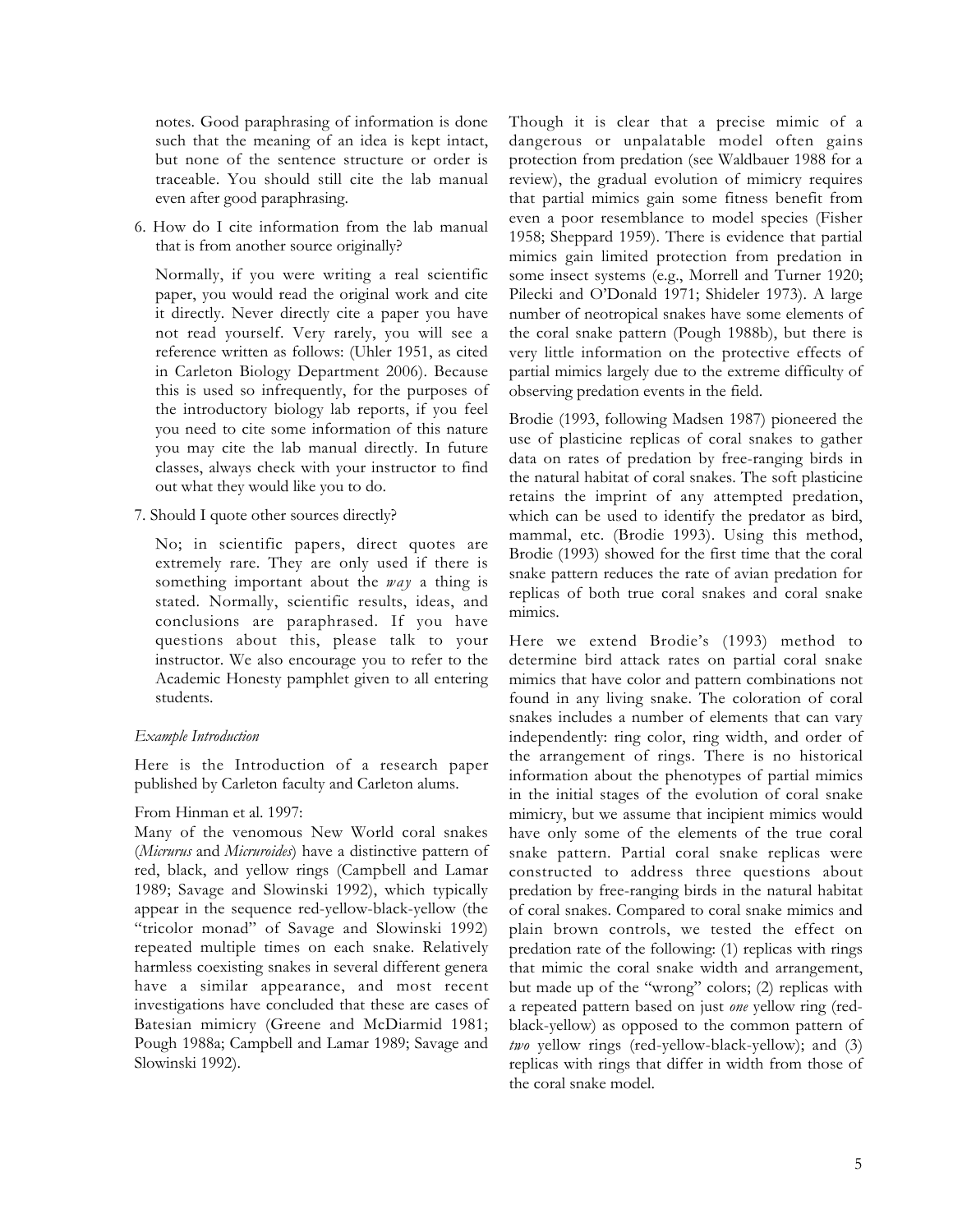## **The Materials and Methods Section**

# *Overview*

The Materials and Methods section answers your reader's question "How was the problem studied?" (Day 1994). In this section, you describe the procedures you followed and the techniques you used to perform your experiments. You will include enough detail so that someone familiar with basic biological techniques could reproduce your experiment. If you collected organisms for your experiment, you will include the dates and locations of collection. You also will name any statistical tests you performed to analyze your results. Many scientists choose to start writing a scientific paper by writing this section; you can begin writing as soon as you have performed the experiments, while the procedures will be fresh in your mind.

# *FAQ*

- 1. What verb tense should I use in my Materials and Methods?
- 2. Should I use multiple paragraphs in my Materials and Methods?
- 3. Can I use first person in my Materials and Methods?
- 4. Can I use subheadings in my Materials and Methods?
- 5. How do I know how much detail to put into my Materials and Methods section?
- 6. I am reporting on a set of class data compiled from many lab groups; do I need to refer to this in my Materials and Methods?
- 7. I am reporting on class data, and some students used a different technique or protocol than I did. Do I need to include their technique in my Materials and Methods section?
- 8. Do I need to include my statistical calculations in my Materials and Methods section?

 $\overline{\phantom{a}}$ 

1. What verb tense should I use in my Materials and Methods?

You should use the past tense, since you will be describing things you have already done.

2. Should I use multiple paragraphs in my Materials and Methods?

Yes. Use the presence of multiple paragraphs to help the reader organize the information you are presenting.

3. Can I use first person in my Materials and Methods?

Yes, but double-check with your instructor first. Traditionally, Materials and Methods sections have been written in third-person, passive voice ("this was done") rather than first person, active voice ("I did this"). This is changing, and there are now strong proponents of the use of first person in scientific writing. If your instructor suggests using first person, you may still decide that passive voice is appropriate in some descriptions; use what you know about good writing (e.g. placing the important focal point of your sentence near the beginning) in your decisions. *American Naturalist* (the journal whose formatting we are using for our citations) allows the use of first person.

4. Can I use subheadings in my Materials and Methods?

The use of sub-headings is acceptable if it clarifies your ideas for the reader. If your Materials and Methods is extremely short, sub-headings probably are not necessary (a sub-section with only one or two sentences seems inappropriate).

5. How do I know how much detail to put into my Materials and Methods section?

This is probably the trickiest part of writing this section. You want to put in key information so that someone could repeat the experiment, but you should not write a diary of what you did. You may assume that things like "electrophoresis" and "spectrophotometry" are standard techniques. While there are details you would need to share (for example, voltage of the power supply or wavelength of the spec), you do not need to describe how to load or run a gel, or how to take a reading with the spec. You can assume the reader knows how to treat reagents (like when to keep something on ice). Do not assume the reader has the exact same equipment as you; unless you are presenting a truly novel technique, details peculiar to your lab equipment are not necessary.

Somewhat confusingly, often the details which are important for a Materials and Methods section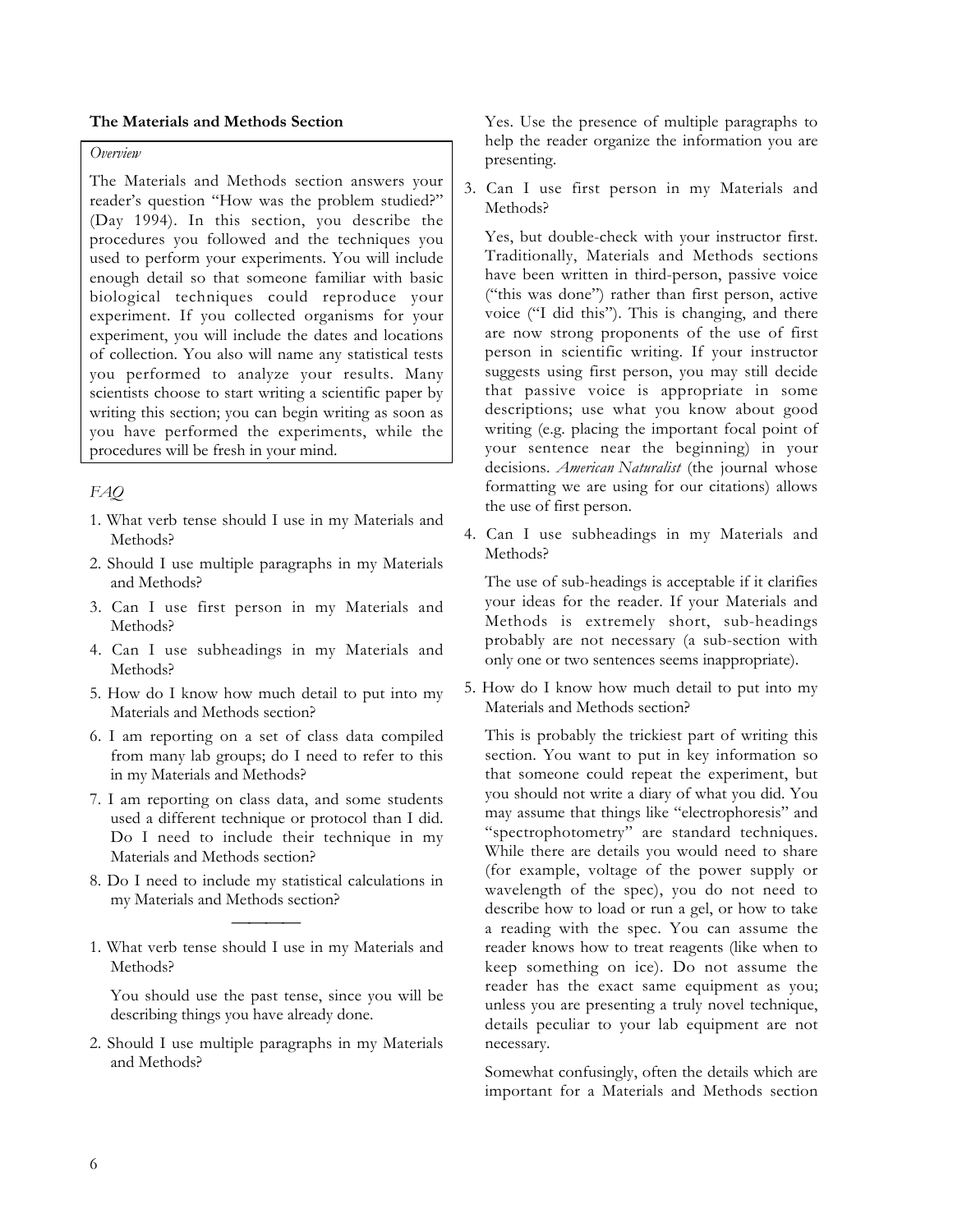were not that important to you as you ran the lab. The fact that you used a particular type of gel in lab was irrelevant to you, since you didn't have much of a choice. However, this detail is crucial for your Materials and Methods section. People reading your report will want to know the volumes and/or concentrations of solutions you used, but they won't care that they were kept in a blue plastic bottle. Similarly, nobody needs to know how you labeled your materials (unless that will be relevant later in the report) or how the logistics of lab groups worked.

6. I am reporting on a set of class data compiled from many lab groups; do I need to refer to this in my Materials and Methods?

You do not need to specifically refer to who collected which data, but you do need to account for the data you are reporting in your results. Your Materials and Methods should be consistent with your results: if you are reporting on data from ten fish (and your lab group took measurements on only one fish), you need to explain that data were collected from ten fish. It is unnecessary to specify that you only collected data from one fish, unless you plan to discuss some peculiarity in the data and need to explain differences in different lab groups' procedures.

7. I am reporting on class data, and some students used a different technique or protocol than I did. Do I need to include their technique in my Materials and Methods section?

Yes, but double-check with your lab instructor. If you are presenting results which relied on techniques, even if you did not personally use those techniques, you still need to clarify to the reader how those results were obtained.

8. Do I need to include my statistical calculations in my Materials and Methods section?

No. You should merely state the statistical test which was used, specifying exactly what was being compared with the test. You do not need to include your calculations anywhere in your report.

### *Example Materials and Methods Sections*

Here are some excerpts from scientific papers published by Carleton faculty and alums.

### from Linksvayer et al. 2002:

We measured rates of foraging and hitchhiking at two locations for each nest: one where the selected foraging column entered the nest and another at 10 m along the column toward the foraging site. Foraging rate was recorded as the number of ants carrying a leaf fragment that passed a set point on the trail during a one-minute observation period. For each location, the foraging rate was recorded during five one-minute periods spaced one minute apart. Hitchhiking rate was measured at the same times as foraging rate, and was recorded as the number of laden foragers that carried leaf fragments with one or more hitchhikers.

## from Massardo et al. 2000:

All observations were made with a model BHS-RFK epifluorescence microscope equipped with appropriate objectives (Dplan Apo 100UVPL and 100UV; Olympus Optical Co., Ltd., Tokyo, Japan). Staining of fixed cells by 4',6-diamidino-2 phenilindole (DAPI) was carried out as follows. Cells were fixed with 4% gluteraldehyde for 30 min at room temperature by directly adding gluteraldehyde into the culture. After two changes with NS buffer (20 mM Tris-HCl pH 7.6, 0.25 M sucrose, 1 mM EDTA, 1 mM MgCl2, 0.1 mM ZnSO4, 0.1 mM CaCl2, 0.8 mM PMSF, 0.05% 2-mercaptoethanol), cells were stained with 1 µg/mL of DAPI dissolved in NS buffer on a glass slide (Williamson and Fennell 1979; Miyakawa et al. 1994). Samples were examined under excitation by UV light and photographs taken with a Neopan 1600 film (ASA 1600; Fuji, Tokyo, Japan) with an exposure time of 12.8 s.

## from McKone et al. 2000:

**Statistics** 

We used nonparametric tests (Mann-Whitney test, Kruskal-Wallis test) for our analysis because insect counts often deviated from normality or had unequal variances among treatments. After the Kruskal-Wallis test, we performed multiple pairwise comparisons between treatments with Dunn's nonparametric test for unequal sample sizes (Zar 1996).

#### from Sawai et al. 2003:

Mononuclear cells were isolated from spleens using aseptic technique by grinding through a mesh sieve followed by density centrifugation on Lympholyte (Accurate Chemical & Scientific Corp., Westbury, NY). Cells were counted by either trypan blue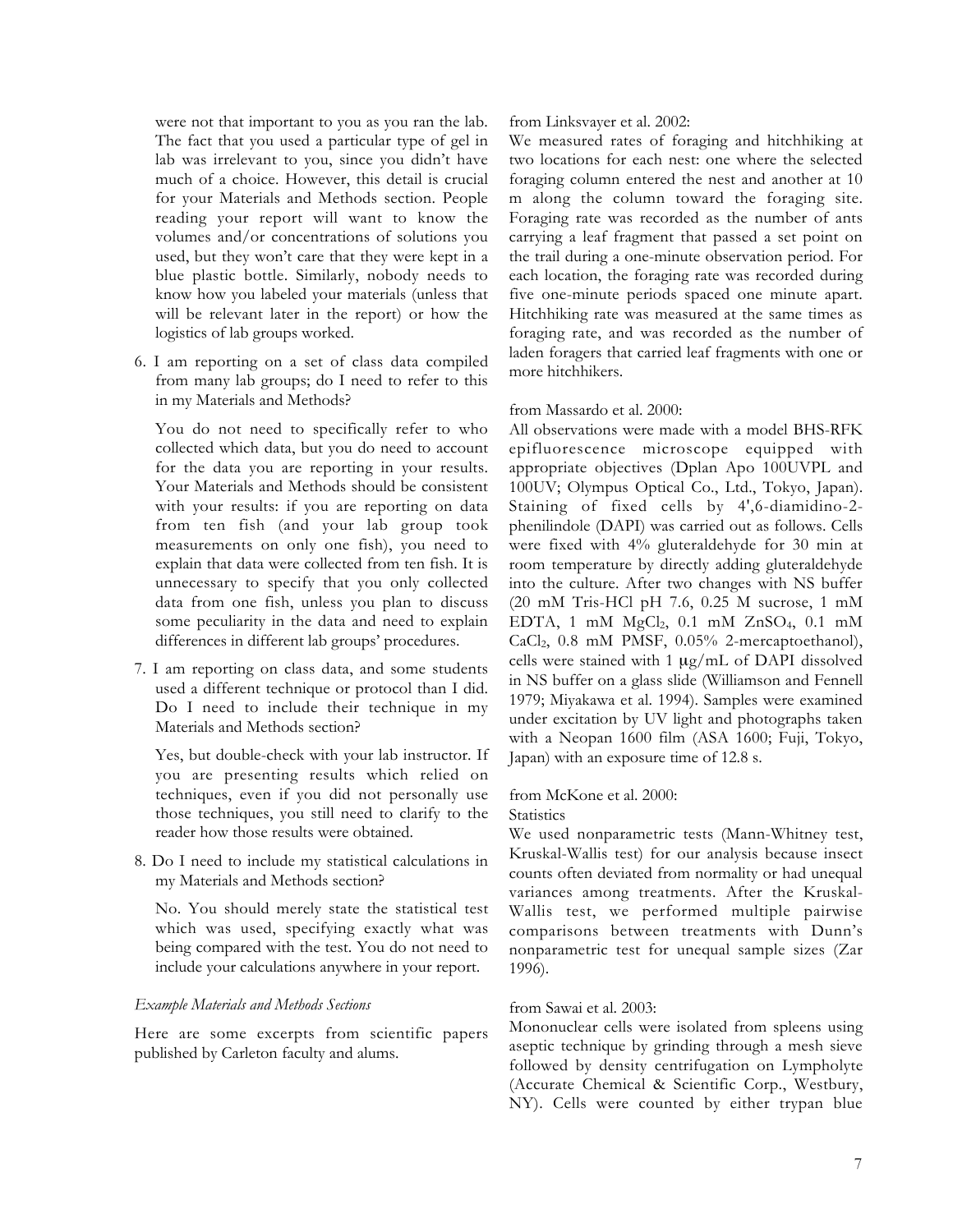exclusion using a hemacytometer or, in some cases, using ViaCount stain (Guava Technologies, Hayward, CA) containing the intact cell-impermeant nucleic acid dye 7-AAD (Schmid et al. 1992). The viability of the mononuclear cells was typically > 95%.

# **The Results Section I: Analyzing Data**

### *Overview*

Before you can begin writing your Results section, you will need to analyze the results of your study or experiment. Most scientists perform this step before they write any sections of their paper—they are excited to find out the results of their research! This analysis may include calculations of average values for different experimental conditions or treatments and calculations of statistics to help determine if the different treatments had an effect or not.

Raw data are typically not presented in a scientific paper; if statistical analyses are used, these are briefly described in the Materials and Methods section. The results of the analyses are presented in Tables, Figures, and the text of the Results section).

*FAQ:*

- 1. What is a sample size? What is "n"?
- 2. What is an average?
- 3. What is a standard deviation?
- 4. What is a standard error?
- 5. What are the common types of statistical analyses used in Intro Bio?
- 6. When do I use a Student's t-test?
- 7. When do I use a  $\chi^2$  test?
- 8. How are results of statistical analyses presented?
- 9. How do I know whether my results are significantly different or not? What is a p-value? How do I know what a p-value means?

 $\overline{\phantom{a}}$ 

- 10. How do I determine a p-value?
- 11. What are "degrees of freedom?"

1. What is a sample size? What is "n"?

The number of observations made is called the "sample size" and referred to as "n," or sometimes "N." The sample size is important to report so that other scientists have a clear idea of how many observations your data are based on.

You can imagine you might be more convinced by data from someone who looked at 400 ladybugs rather than just 5. Larger sample sizes can help you be more persuasive and also allow statistical tests to be stronger.

2. What is an average?

An average is a common way to summarize multiple results of an observation or test. An average, also called a mean, is calculated by adding together the values you got for the same type of observation and dividing by the number of observations you made. For example, if you wanted to find out how many spots ladybugs have, you might catch several ladybugs and count the spots on each. If you caught five ladybugs  $(n=5)$  and found them to have 2, 4, 5, 8, and 9 spots, you would calculate the average number of spots on a ladybug to be  $(2+4+5+8+9) \div 5 = 5.6$ spots. Based on these observations, we might say a 'typical' ladybug has about 5.6 spots.

Averages are one of the most commonly used tools for analyzing data. By comparing averages from different situations, conditions, or experimental treatments, you can get an idea of trends or patterns which might help you answer your experimental questions. There are statistical tests which allow you to formally determine if the averages for two or more groups are different from each other.

3. What is a standard deviation?

A standard deviation is a number which gives you an idea of the spread of values which surrounds your average. An average of 5.6 spots on a ladybug could come from a sample of five ladybugs having 2, 4, 5, 8 and 9 spots, or it could come from a sample of five ladybugs having 5, 5, 6, 6, and 6 spots. The spread of values in these two cases is quite different; the first example will have a larger standard deviation (2.88) than the second (0.55). Often data are summarized as the average "plus or minus" the standard deviation: 5.6±2.88 or 5.6±0.55 for the two samples above.

The standard deviation is basically the average distance from each of your observations to the average (the standard deviation is a little higher than this, actually, because the farther-out data points are weighted heavier than those very close to the average). You can calculate the standard deviation by hand using formulas available from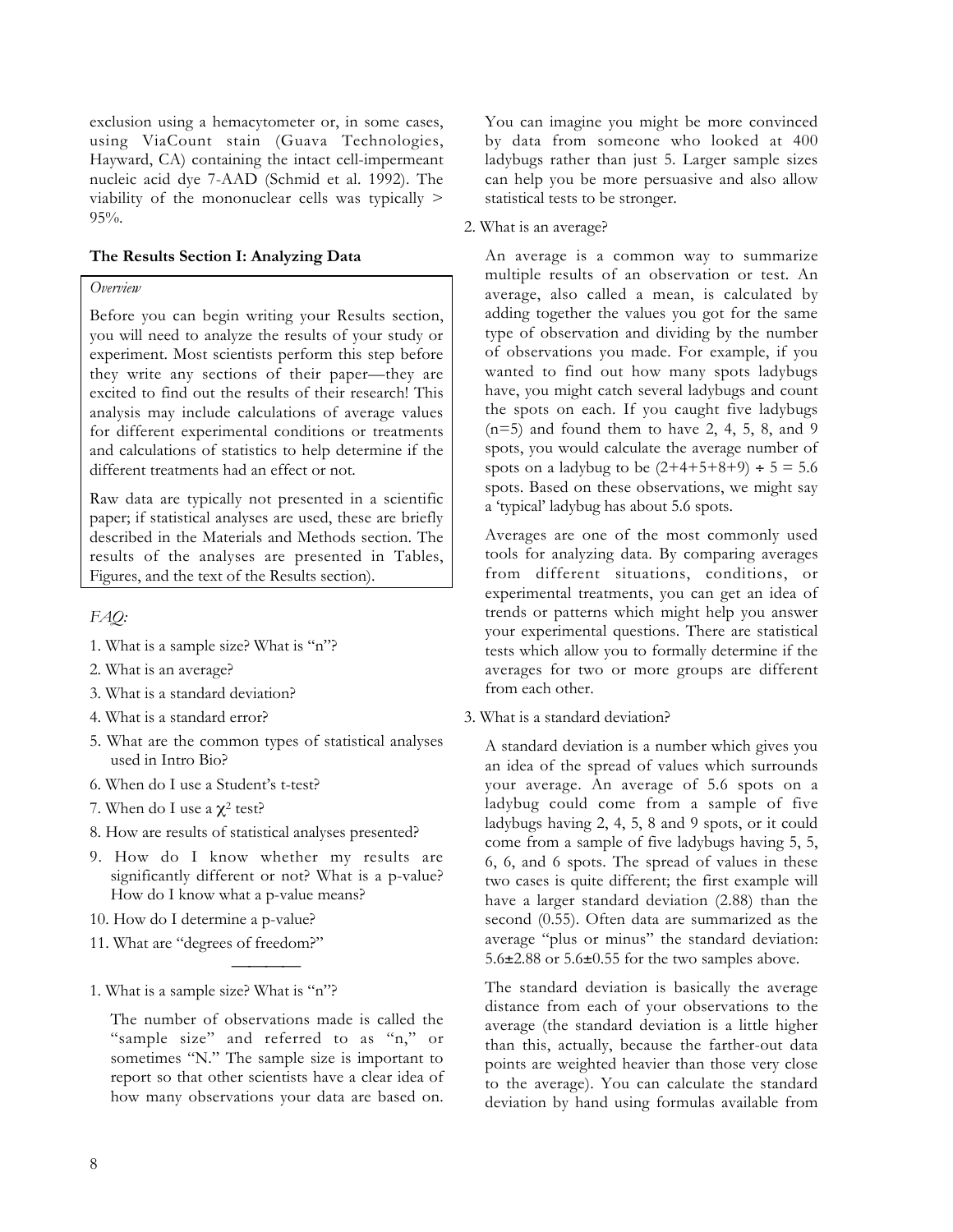your lab instructor or in a statistics textbook. Microsoft Excel can also calculate the standard deviation of a range of numbers.

4. What is a standard error?

Standard error is very similar to standard deviation; it is a value you can use to get an idea of the spread of values surrounding your average. However, standard error takes into account the sample size (n) of your data. The more data points you have in your sample, the smaller your standard error will be. For example, if you have a sample size of 5 ladybugs, with 2, 4, 5, 8, and 9 spots, the standard deviation is 2.88. If you have a sample size of 10 ladybugs, with 2, 2, 4, 4, 5, 5, 8, 8, 9, and 9 spots, the standard deviation is quite similar, 2.71. However, the standard error for the 5-ladybug sample (n=5) is 1.29, while the standard error for the 10-ladybug sample (n=10) is only 0.86. A 100-ladybug sample (n=100) with the same pattern of values has a standard deviation of 2.59, and a standard error of only 0.26.

Standard error is commonly used in biology; you can use standard error information to quickly predict if two averages are significantly different or not. If you look at the range of values from one standard error below an average to one standard error above the average, and the ranges for two different averages overlap, the averages are probably not significantly different from one another. If the ranges do not overlap, though, chances are good that if a statistical test is performed, the averages will be significantly different. Scientists often indicate standard error with error bars on their graphs; this can give you a way to quickly detect visually if ranges overlap.

Standard error is the standard deviation divided by the square root of the number of observations in your sample (n, or the sample size). Microsoft Excel does not calculate this for you with a readymade formula, but you can make an Excel formula to do it yourself. See your lab instructor if you have questions.

5. What are the common types of statistical analyses used in Intro Bio?

Currently, Intro Bio labs at Carleton use the twosample Student's t-test (in Bio126) and the  $\chi^2$  test (in Bio 125). The Student's t-test is used to determine if two averages are significantly different or not, and the  $\chi^2$  test is used to determine if two distributions of numbers are significantly different or not.

6. When do I use a Student's t-test?

A Student's t-test is appropriate when you want to find out if two sample averages are significantly different. You can only compare two averages with this test; the more samples/observations you have for each average, the stronger the test will be. This means the smaller your sample sizes are, the harder it is to prove two averages are different. You might use this test to compare the average number of spots on ladybugs in Minnesota to the average number of spots on ladybugs in Hawaii (or some other pleasant research destination). The end result of a t test is a number called t, the t statistic, or the t-value. A larger t-value represents a greater difference between the averages, and a greater likelihood that they are statistically significantly different.

7. When do I use a  $\chi^2$  test?

 $A$   $χ²$  test is appropriate when you want to find out if two distributions of numbers are significantly different. If you find, for example, that in Minnesota there seem to be a lot of ladybugs with 2-5 spots, and a lot of ladybugs with 8-10 spots, but very few with 6-7 spots, then talking about an average number of spots might not represent your data very well. If you wanted to compare these ladybugs with some in Hawaii, to see if they have the similar odd spot pattern (either few or many spots, but not a medium number of spots), you would need to compare your results using a  $\chi^2$  test. The end result of a  $\chi^2$ test is a number called  $\chi^2$ , the  $\chi^2$  statistic, or the  $\chi^2$ -value. A larger  $\chi^2$ -value represents a greater difference between the distributions of numbers, and a greater likelihood that they are statistically significantly different.

8. How are results of statistical analyses presented?

Often, a scientist will state in the text of the Results section whether two sets of results are significantly different or not; the details of the test results are usually presented parenthetically. For example, you might report "The average number of spots on ladybugs in Minnesota is not significantly different from the average number of spots on ladybugs in Hawaii ( $p$ >0.05, t=1.3, 5 d.f.). The three quantities in parentheses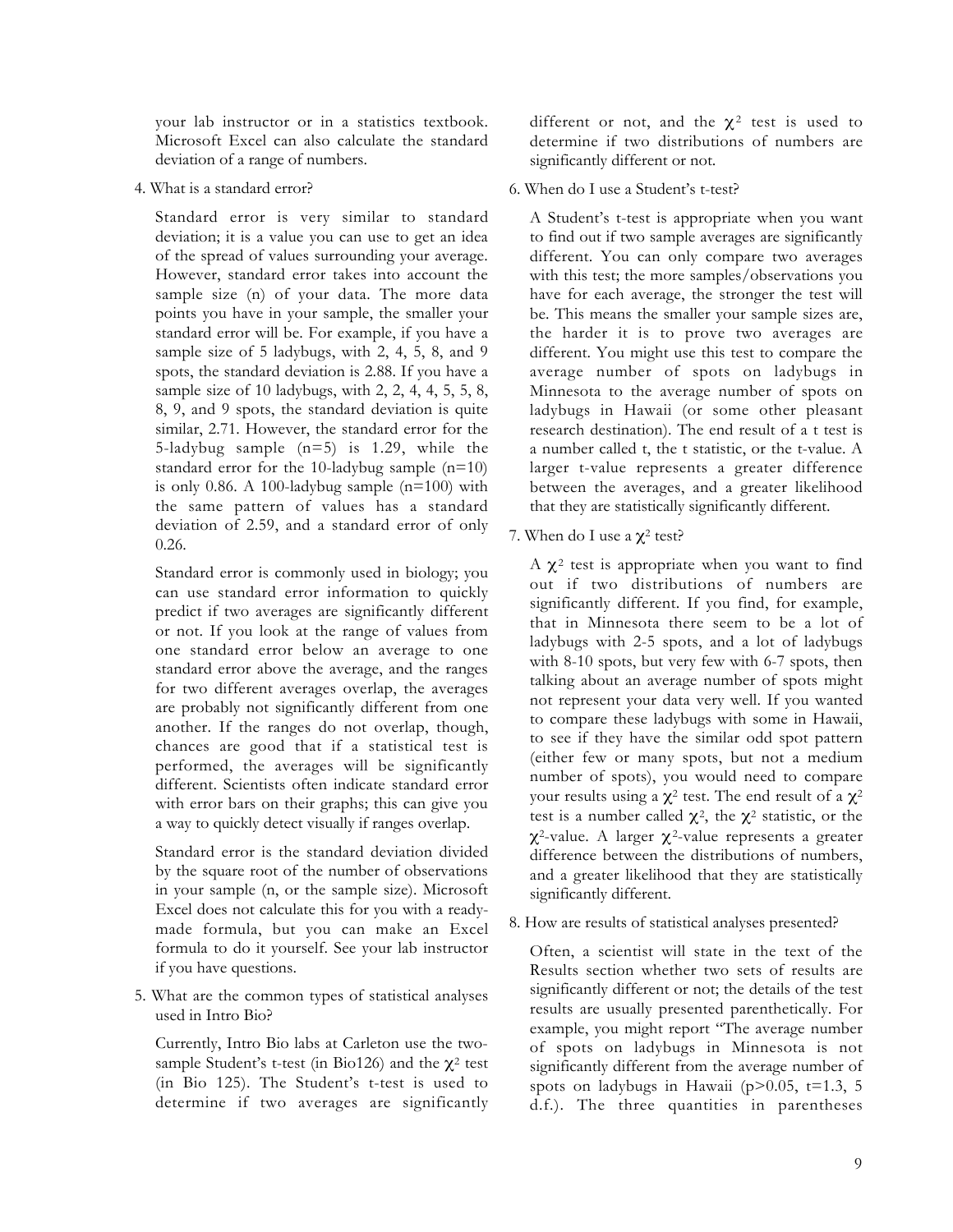represent, respectively, the p-value, test statistic value (in this case, the t-value from the t-test), and the degrees of freedom.

Note that the term "significant" has a very particular meaning in the context of scientific writing; if you want to express great difference but have not done a statistical analysis, choose the word "substantial" to describe the difference.

9. How do I know whether my results are significantly different or not? What is a p-value? How do I know what a p-value means?

A probability value, or p-value, is the common language of statistical test results. Scientists have agreed on this common language, and understand what p-values represent, even if the particular statistical test another scientist uses is completely unfamiliar. A p-value is a proportion, ranging from zero to one, and represents the likelihood that the data you are comparing are not significantly different. A p-value of 0.95 means there is a 95% chance that your data look the way they do due purely to random events, not because you've identified a real difference. A p-value of 0.01 means that there is only a 1% chance that your data can be explained by random events. In biology, it is *generally* agreed on that a p-value less than  $0.05$  (less than  $5\%$ ) is "significant" and indicates a distinct, non-random pattern to your data (the particular pattern depends on the particular test you use).

P-values are rarely reported directly, as in "p=.0142." They are generally reported, particularly when significant, as " $p<0.05$ ," "p<0.01," "p<0.001," and occasionally "p<0.0001." Smaller p-values are rarely differentiated further than this (saying a p-value is less than 0.01% is already an extremely strong statement of significance). This shorthand for reporting p-values makes it easier for scientists reading the paper to get a quick sense of how significant the results are. A scientist might have the following ideas attached to p-values: " $p$ <0.05 indicates a definite pattern worth looking at; p<0.01 is a strong, convincing statistic, and p<0.001 is quite conclusive (and impressive)." However, thoughts like this will vary depending on the particular field in biology; in some behavioral or field studies,  $p < 0.05$  may be considered extremely strong evidence for a significant pattern in the data. In other disciplines,

p-values may have different, agreed-upon meanings.

In summary, generally a p-value below 0.05 in biology will mean that the results you're comparing are significantly different. A p-value above 0.05 means you cannot claim the results are different (although you can describe trends and call for more studies to see if the trends hold up with larger numbers of organisms).

10. How do I determine a p-value?

Once you have calculated the statistic for your test (t-value,  $\chi^2$  statistic), you can look up the pvalue on a special table (called a "critical values" table) for that statistic. These tables are available in statistics reference books and online. You will need to know the degrees of freedom for the statistic you calculated in order to use these tables.

11. What are "degrees of freedom?"

The "degrees of freedom" for a statistical test takes into account the sample size of your data. The more pieces of data you are using to describe your results, the stronger the test will be; a higher number of degrees of freedom is associated with a stronger test. The degrees of freedom is a positive number, almost always an integer. The degrees of freedom is determined differently depending on the statistical test used.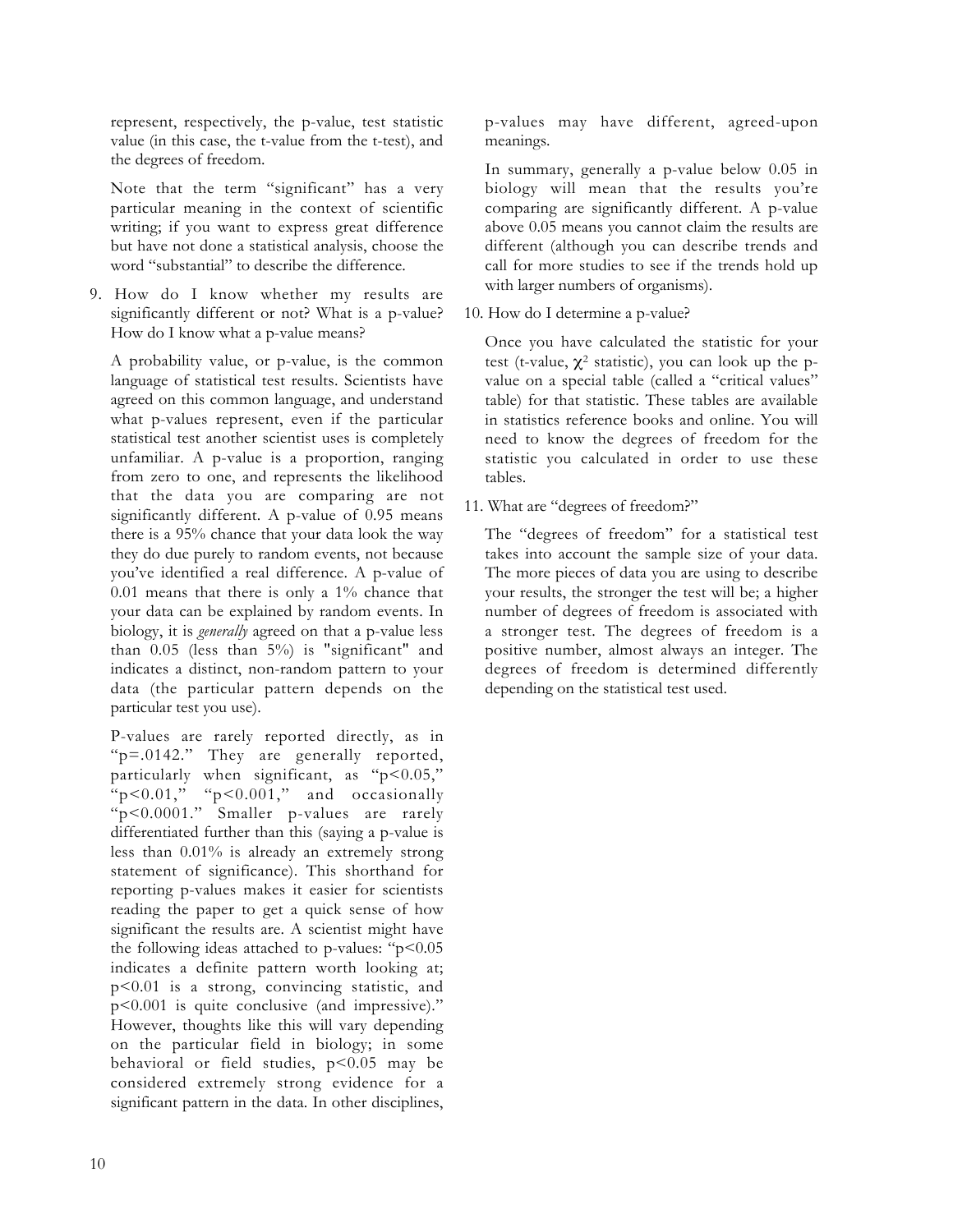# **The Results Section II: Summarizing Results in Tables and Figures**

### *Overview*

Most Results sections contain data in tables or figures (figures may consist of diagrams, maps, photos, or graphs). Sometimes your instructor will tell you how to present your data; other times, you will need to decide how the data can be most clearly and effectively presented. You want to make sure the tables or figures show the main patterns in your data effectively. You should not present the same data in multiple figures and/or tables unless you are showing a unique pattern with each.

Tables must have a table caption above the table, which includes the title of the table and any necessary explanatory information which allows the table to be understandable on its own (without the text of the Results section). In tables, each column should represent a different type of variable or measurement which was made, and each row should represent a different treatment you want to compare. You want to be able to easily compare results for a given type of test or observation by looking down a column, not reading across a row. Tables are good for presenting results which (1) are not easily summarized in the text of the results section and (2) are not showing quantitatively related trends, which might be better presented in a figure.

Figures must have a figure caption below the figure, which includes the title of the figure and any necessary explanatory information which allows the figure to be understandable on its own (without the text of the Results section). On a graph, the independent variable should be plotted on the horizontal x-axis; this variable is often something you know before you run the experiment. The dependent variable should be plotted on the vertical y-axis of a graph; this variable is usually what you are measuring, which depends on the value of the independent variable.

# *FAQ*

- 1. How do I know whether to make a table or a graph?
- 2. Do I need to make a table of my data in addition to my graph?
- 3. What belongs in a table or figure caption?
- 4. How much methods information needs to be in my table or figure caption?
- 5. Do I number my figure or table if I only have one?
- 6. Do I number my tables separately from my figures?
- 7. When should I use a bar graph versus a line graph versus a scatter plot?
- 8. When do I use a line of best fit?
- 9. How do I make a bar graph?
- 10. How do I make a scatter plot?
- 11. How do I make a line graph?
- 12. What is a semi-log plot?
- 1. How do I know whether to make a table or a graph?

 $\overline{\phantom{a}}$ 

If your data form a clear visual pattern when they are graphed, you will probably want to use a graph. It is easier for a reader to understand a pattern when it is presented visually in a graph. If there is no clear visual pattern, and/or you are trying to summarize a variety of data, a table may be more effective. Keep in mind that there are times when results can be successfully presented in the text of your Results section without the use of a table or a graph.

2. Do I need to make a table of my data in addition to my graph?

No. In fact, you should not present the same data in more than one format, unless you are trying to make a different point with each figure/table.

3. What belongs in a table or figure caption?

The table or figure caption should start with the figure number or the table number, e.g. "Table 1." The first phrase of your caption should be the figure or table title. This is not a complete sentence, but a descriptive noun phrase with only the first word capitalized and a period at the end. Your caption needs enough information that a reader can understand and interpret it for themselves without having to refer to the text of your Results section. Make sure the different data sets you are displaying are clearly described, as well as clarifying any potentially confusing axis labels. You may include information about the symbols for different data sets in a separate legend box on the graph if that seems clearer. Include in the caption the scientific names of any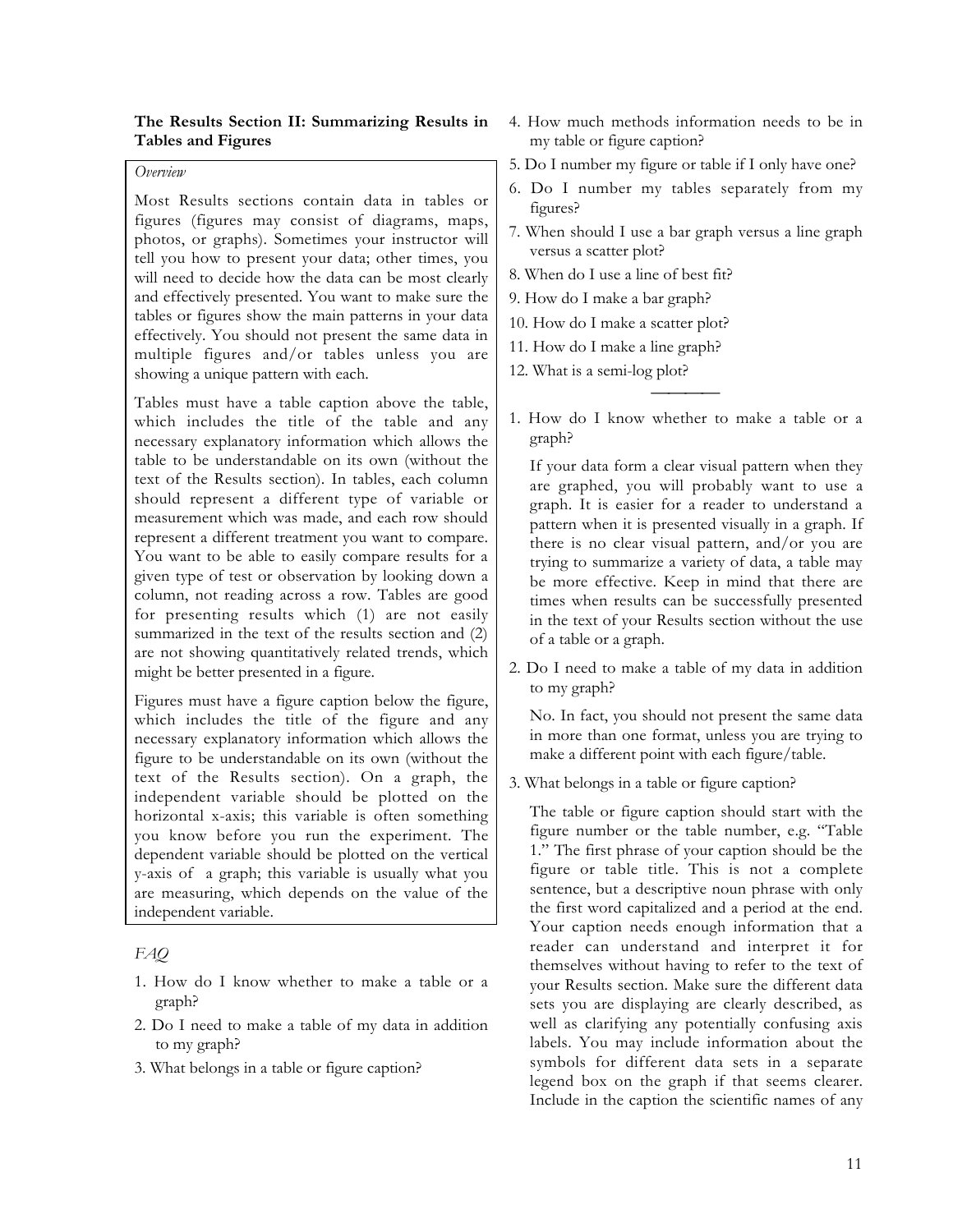organisms used to produce the figure. If you are reporting or displaying averages, be sure to provide the sample size for each in the caption. You will need to make sure any abbreviations you use are defined in the caption. If you have a graph with error bars, you need to specify what those represent (the whole range of your data? standard deviation? standard error?).

4. How much methods information needs to be in my table or figure caption?

You don't want to rehash your Materials and Methods here, but you want to provide information which will be relevant to someone interpreting your table or figure. This might include the number of organisms you looked at, the number of times you repeated the experiment, the difference between different trials, or the temperature at which you collected your data. In some cases, these factors might be irrelevant to the data, in which case you would not need to include them in the caption.

5. Do I number my figure or table if I only have one?

Yes; always put a number on your figures and tables, even if there is only one. You will refer to your figure or table by number.

6. Do I number my tables separately from my figures?

Yes; if you have one table and one figure, they will be Table 1 and Figure 1, respectively. (They would not be called Table 1 and Figure 2.)

7. When should I use a bar graph versus a line graph versus a scatter plot?

A bar graph has bars coming up from the x-axis, and the height of the bars represents the relative value of the dependent variable. A scatter plot is just dots, in one or more series or observation sets, plotted on a graph. A line graph shows different series of dots, and the dots of each series are connected by a line. A bar graph is used when you want to represent data which have a discontinuous independent variable. Use a line graph or a scatter plot to display data which have a continuously variable independent variable. Connect dots on a scatter plot (to form a line graph) only when you have some reason to believe there is an overall, clear pattern which allows you to guess at the values between your dots. Most three-dimensional graphs, Pie charts, bubble graphs, and other types of graphs are considered inappropriate for scientific papers.

Time (even if you take measurements only every ten minutes) is a continuously varying independent variable, and so you would use a line graph to depict it on the x-axis. Different types of organisms would be discontinuous, so if you collected the same type of data for several different types of organisms, you would use a bar graph to show your results. If you have an independent variable, and you aren't sure what order the data should go in, that's a good indication that the variable is discontinuous. You can also have data which are numerical but not continuous. If you want to show how many ladybugs you found with one spot, how many had two spots, etc, you might find it clearest to use a bar graph, with "Number of Spots" on the x-axis and "Number of Ladybugs" on the y-axis. In this instance, there is no such thing as 1.5 spots, so a line graph would be misleading.

8. When do I use a line of best fit?

If you are plotting values which you have some reason to believe are exponentially, logarithmically, or linearly related, you may choose to represent them with a best-fit line. Generally, do not a line of best fit unless you know something about why it might be appropriate. You can draw a best-fit line on a graph by hand using a ruler, or Excel can calculate the best fit line for you. Search on "trendline" in Excel for help with this. If you double-click the trendline, you will find options for adding the equation of the line to your graph, which may be helpful.

9. How do I make a bar graph?

Always construct a bar graph so that the bars go up from the x-axis. Bar graphs with horizontal bars are extremely rare. If the bars on your bar graph represent averages, consider adding error bars which represent the standard error of your data.

In Excel, you will probably want to construct your data table such that the x-axis categories or values are in a column together. To the right of that column, add columns containing the dependent variable data you collected, one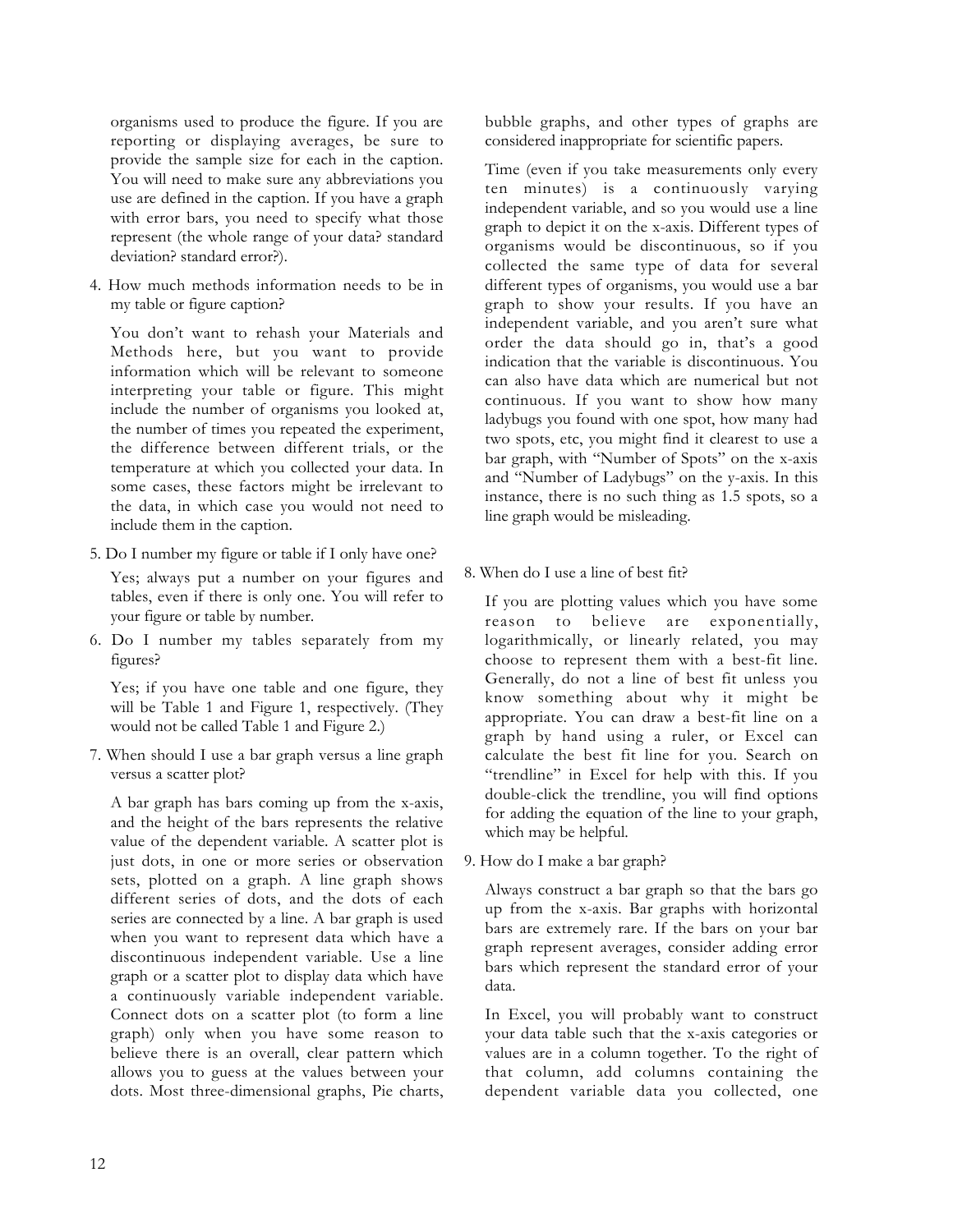column for each set of data or observations you have. (You may have only one column of dependent data, or you may have multiple columns; for example, you might collect data on the number of female ladybugs with one spot, two spots, etc., which might go in one column, followed by a column with data for male ladybugs.) You can search for help on "bar chart" and "error bar" for help in constructing this sort of graph. In Excel, it is possible to change the appearance of the lines and bars on your graph to make the patterns in your graph as clear as possible. Try double-clicking on the element you'd like to change, and often an appropriate dialog box will appear.

10. How do I make a scatter plot?

In Excel, you will probably want to construct your data table such that the x-axis values are in a column together. To the right of that column, add columns containing the dependent variable data you collected, one column for each set of data or observations you have. (You may have only one column of dependent data, or you may have multiple columns; for example, you might collect data on the concentration of a chemical over time during a reaction, and test this under different conditions (like temperature). Time might be your x-axis variable, and you might have a different column for each condition you looked at.) You can search for help on "scatter chart" in Excel to construct this sort of graph. In Excel, it is possible to change the appearance of the symbols on your graph to make the patterns in your graph as clear as possible (making the symbols larger is often helpful). Try double-clicking on the element you'd like to change, and often an appropriate dialog box will appear.

11. How do I make a line graph?

See "How do I make a scatter plot?" above. In addition, make sure you do NOT choose "line chart" as the chart type in Excel; this unfortunately-named graph type will incorrectly represent your x-axis as categories, not numerical values. You can make a correct line graph by choosing "scatter chart" and connecting the dots with a line (a choice of sub-type under scatter chart).

12. What is a semi-log plot?

A semi-log plot is a special type of graph in which one axis has numerical values which are not linearly arranged; instead, they are arranged logarithmically, so that the distance from 10 to 100 is the same as the distance from 100 to 1000. This type of graph is extremely useful when you are trying to display two variables which are logarithmically related: the points on a semi-log plot will form a straight line. Without a computer, a straight line is much easier to fit to a set of points than a curved, logarithmic line is; all you need is a ruler. A semi-log plot is also useful when one of the variables under consideration shows extreme variation, because a wide range of values can be placed on one graph without losing too much specificity.

#### *Example Figures*

Here are two figures from scientific papers published by Carleton faculty and alums. See the examples after "The Results Section III" for descriptions of these figures.





Figure 2. Number of Diabrotica barberi from 56 sticky traps exposed for 48 bours at three times during the season. Averages across eight transects (Fig. 1) are shown. Bars are  $\pm 1$  SE.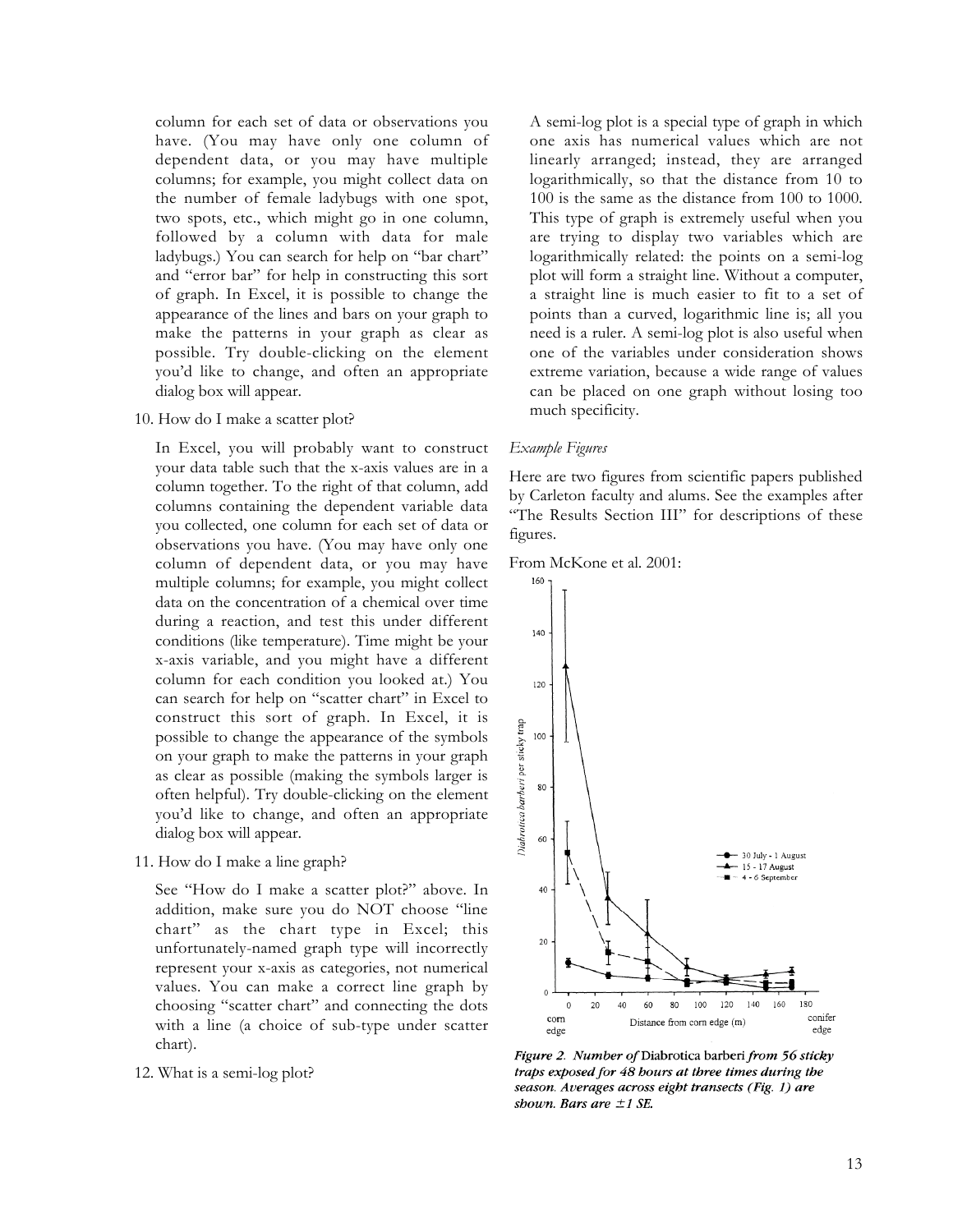from Sawai et al. 2003:



Figure 5. Development of proteinuria in 5- to 6-week-old female NZB/NZW mice fed PBS ( $n = 15$ ) or BPA ( $n = 15$ ) daily for 7 days.

# **The Results Section III: Summarizing the Results in Written Description**

### *Overview*

The Results section answers your reader's question: "What were the findings?" (Day 1994). The text of the Results section is where you summarize any data not present in tables or figures, and where you describe the patterns in your results, referring explicitly to your tables and figures. While you do not interpret or explain your results in this section (that happens in the Discussion section), you can use this section to focus your reader's attention on the aspects of your results which are most important to you. You will need to use skills in persuasive writing and argument as you make choices about what to summarize and how to summarize it. Many writers choose to put this section together after they have written their Materials and Methods section, before they write their Introduction and Discussion sections. However, you may find that as you develop your Discussion section, you decide to revise the Results text to emphasize aspects of your results which better support your conclusions.

*FAQ*

- 1. What verb tense should I use in presenting my Results?
- 2. Should I use multiple paragraphs in my Results section?
- 3. Can I use sub-headings in my Results?
- 4. How do I describe the general patterns in my results? Aren't those obvious from the graphs?
- 5. How do I report results of statistical analyses?
- 6. Do I need to include my statistical calculations in my Results section?
- 7. How do I relate my results to the relevant figure(s)/table(s)?
- 8. My Results section seems really short. What am I forgetting?
- 1. What verb tense should I use in presenting my Results?

 $\overline{\phantom{a}}$ 

Because you are describing the results of experiments you performed, much of this section is likely to be in past tense.

2. Should I use multiple paragraphs in my Results section?

Yes, unless you have only one result to describe. Even if the paragraphs are fairly short, multiple paragraphs help your reader to separate the main points you are trying to get across.

3. Can I use sub-headings in my Results?

The use of sub-headings is acceptable if it clarifies your ideas for the reader. If your Results section is extremely short, sub-headings probably are not necessary (a sub-section with only one or two sentences seems inappropriate).

4. How do I describe the general patterns in my results? Aren't those obvious from the graphs?

While the patterns in your results may seem obvious to you from your figures, your job is to help the reader (for whom this is all new) understand what you think is most important about your results. The text of your results section should be understandable without relying on your figures, and at the same time should do more than describe each line or point in your figure. Think of this section as an opportunity to generalize your results (Penrose and Katz 1998) rather than to list them all specifically. You can always make your generalization stronger by referring to specific results, but listing all of them in the text makes the reader work too hard.

In addition to answering the general "What were your findings?" question, you can think of this section as answering more specific questions, like: What is similar? What is different? In what way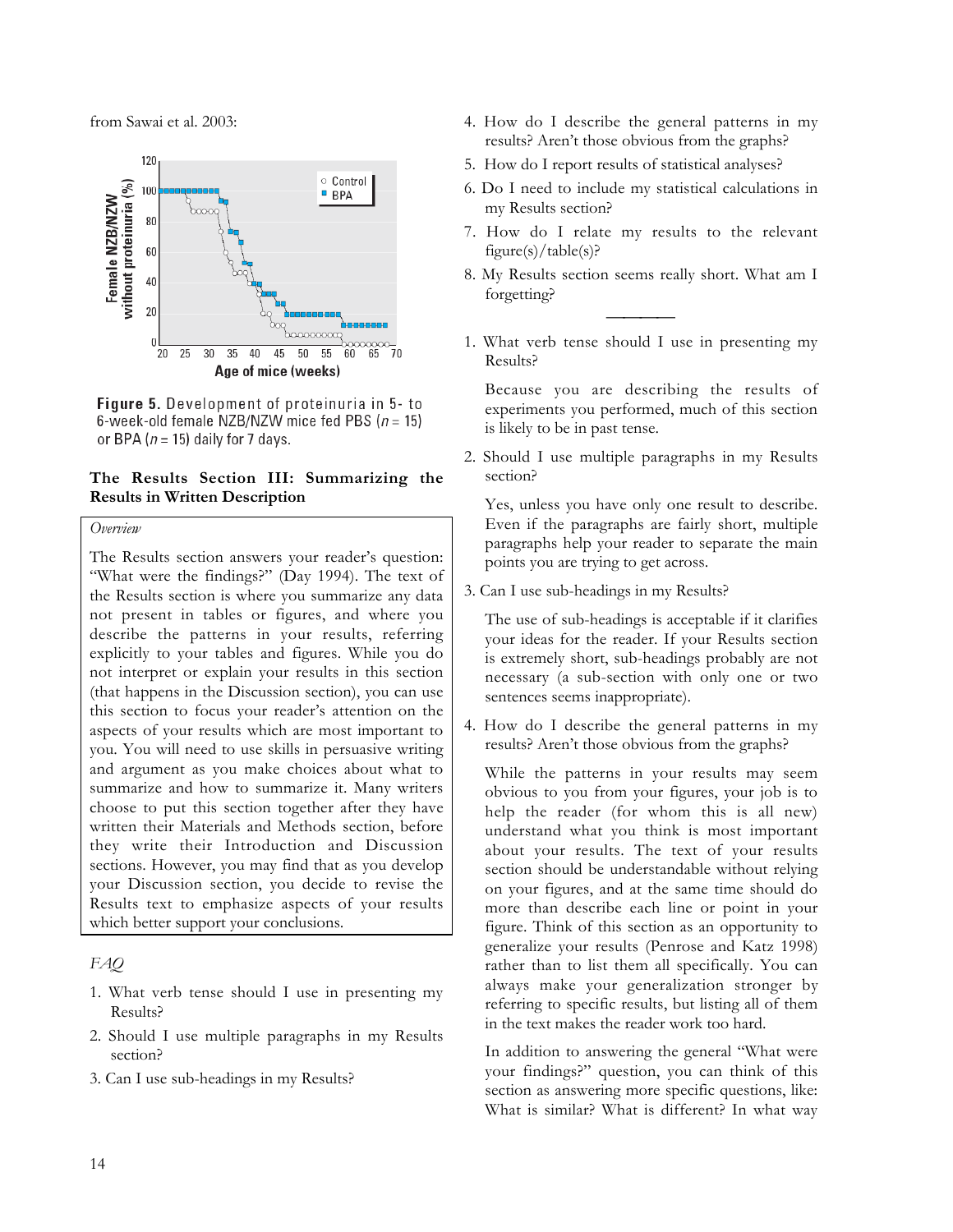do things differ? How substantial is the difference (is it significant)? What happened over time? You may find it helpful to generate questions like this which are appropriate for your particular study, and make sure the Results section answers each of them (Pechenik 2001).

5. How do I report results of statistical analyses?

The specifics of a statistical analysis are generally presented parenthetically in the text of the Results section. In the sentence, be extremely clear about what was being compared, report whether the difference was statistically significant or not, and include the test statistic, degrees of freedom, and p-value in parentheses. Here is an example, from a paper in which a *G*-test of independence was the statistical test used: "The rate of predation on the plain brown replica (26%) did not differ from that of the brown pattern mimic  $(27\%; G = 0.03,$ df = 1,  $P > 0.50$ )." (Hinman et al. 1997).

6. Do I need to include my statistical calculations in my Results section?

No. You should merely report the results of the statistical test as described in Results FAQ #5 above. You do not need to include your calculations anywhere in your report.

7. How do I relate my results to the relevant figure(s)/table(s)?

Most commonly, figures and tables are referred to parenthetically. While it might be tempting to write "Figure 1 shows..." it is more useful to the reader if you put the important summary information starting at the beginning of the sentence, and use a parenthetical "(Fig. 1)" to refer readers to the relevant figure which supports the data summary you've just made in the text.

8. My results section seems really short. What am I forgetting?

Remember that you need to describe all the results from your experiments—this means including information about any results not presented in figures and tables, as well as fully describing your figures and tables. (Imagine describing the figure on the phone to someone who can't see it, and you'll get the idea of how you need to describe figures.) You also need to report the results of any statistical analyses. Finally, make sure that somewhere (here or in your Materials and Methods section) you have

defined any abbreviations you are using, and explained what they represent.

Do not try to pad your results with calculations or explanations of your data. You do not need to include calculations in your report. Save all explanations for the Discussion section of the report.

Realize that most published scientific papers represent months of research, rather than a few hours' worth of work, so you can't expect to have a comparable amount of text in your Results section.

# *Example Results Sections*

Here are excerpts from the Results sections of scientific papers published by Carleton faculty and alums. These descriptions refer to the figure examples in the previous section.

From McKone et al. 2001:

Within McKnight Prairie, the rate of capture of *D. barberi* in sticky traps was strongly dependent on proximity to the boundary with corn (Fig. 2). The effect of position was highly significant for all three sample periods (Kruskal-Wallis test, df = 6, p < 0.001). The edge effect was most pronounced when the *D. barberi* population peaked in mid-August, at which time there were approximately 18 times as many beetles captured at the corn edge as at the locations farthest from the edge.

From Sawai et al. 2003:

To analyze whether in vivo BPA exposure modulates the course of lupus, we fed BPA to three separate groups of 5- to 6-week-old female NZB/NZW mice for 7 days. Each group consisted of five BPA-fed mice and five control mice. In each of the three experiments, a control NZB/NZW mouse was the first to develop proteinuria. Overall, female BPAtreated NZB/NZW mice showed an average delay of 7 weeks in the onset of proteinuria compared with untreated controls (Figure 5). The earliest onset of disease symptoms was at 26 weeks in a control mouse, whereas the earliest BPA-treated mouse to develop proteinuria was 33 weeks of age. On average, the mice treated with BPA remained symptom-free for 45 weeks compared with 38 weeks in control animals. Two of the BPAfed mice showed no signs of proteinuria at 72 weeks of age.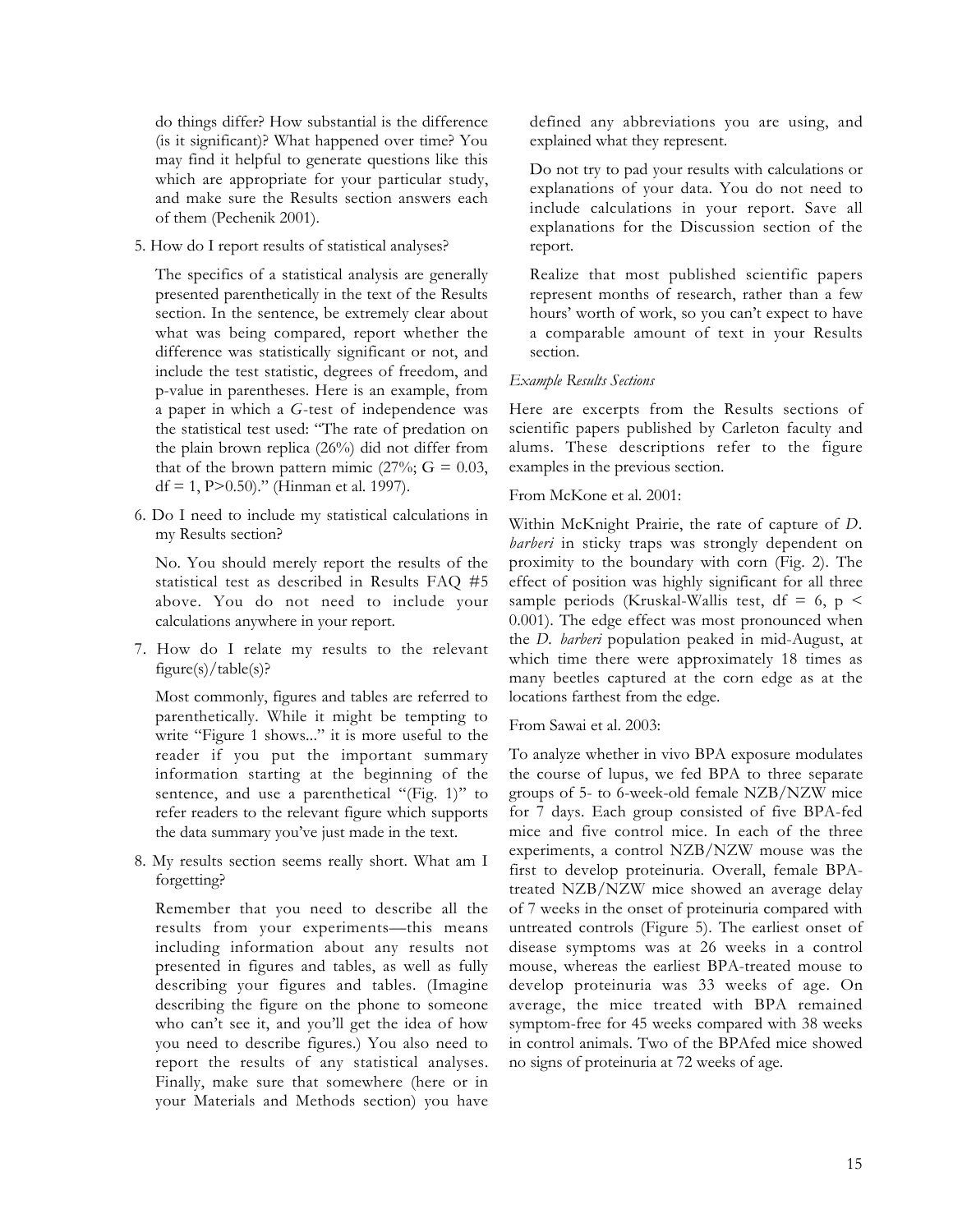# **The Discussion Section**

# *Overview*

The Discussion section answers your reader's question "What do these findings mean?" (Day 1994). This section is often written after or in conjunction with the Introduction, after the Materials and Methods and Results sections. The Discussion section is very important, because it is here that you explain the reasons for your results and describe what you think the results mean. Resummarize your results as needed to remind the reader what you're discussing, and refer to specific results to support your ideas.

In this section, you should provide the implications of your results; in what way do your results help fill the gap of knowledge in the field (the gap your original question was trying to address)? The Discussion section is also the place to discuss any errors which may have systematically affected your results, making the patterns you observed misleading. You should also include ideas about what future studies might help shed further light on your question, or what new questions and studies are suggested by your results. The Discussion section is where the sophistication of your understanding really shows; it is also the section which allows for the most creativity on your part, since you are thinking broadly about the implications of your results. The Discussion section is often structured like a pyramid, starting with a very narrow focus on your specific results and broadening to show how they fit in the larger context.

In the Discussion, you will be using your results as evidence to support your ideas. You will need to draw on good writing skills to present your evidence and conclusions as convincingly as possible. You will want to refer to specific results in your Discussion, as you try to make specific points; think about how to strengthen your arguments and make them as clear as possible.

# *FAQ*

- 1. What verb tense should I use in presenting my Discussion?
- 2. Should I use multiple paragraphs in my Discussion section?
- 3. How long should my Discussion section be?
- 4. How do I know what conclusions I can draw from my results?
- 5. What do I do if my data seem to contradict previously published results?
- 6. I don't fully understand my results; they don't make sense according to what I've learned in biology classes. Can I just explain why our methods were flawed and blame our results on error?
- 7. How do I know if our results were affected by human error, and when should I discuss that?
- 1. What verb tense should I use in presenting my Discussion?

 $\overline{\phantom{a}}$ 

You will probably need to use a wide variety of tenses in your Discussion: past tense when referring to your results, present tense when explaining them and writing about their implications, and future tense when you are writing about potential studies.

2. Should I use multiple paragraphs in my Discussion section?

Yes. This section will require you to look at your results at different levels, from explanation to implication to future work. One paragraph will not be sufficient.

3. How long should my Discussion section be?

This section will vary in length, so there isn't a blanket statement that will answer this question. If you've written two or three short paragraphs and feel like you've covered everything, I would suggest pushing yourself to delve deeper into the material and see if there aren't some interesting aspects of the data you're missing. Your job in this section is to explain your results, describe how they fit into existing scientific literature, and propose additional studies that might help give you a clearer picture of what's going on (either for the questions you set out asking, or new questions that are coming out of your results). While you should explore the data and their implications, you should still be very clear and direct in your writing style; if you've put together five pages of text for the Discussion section, it might be a good idea to critically evaluate what you've written, to make sure it is all clear and on-topic.

4. How do I know what conclusions I can draw from my results?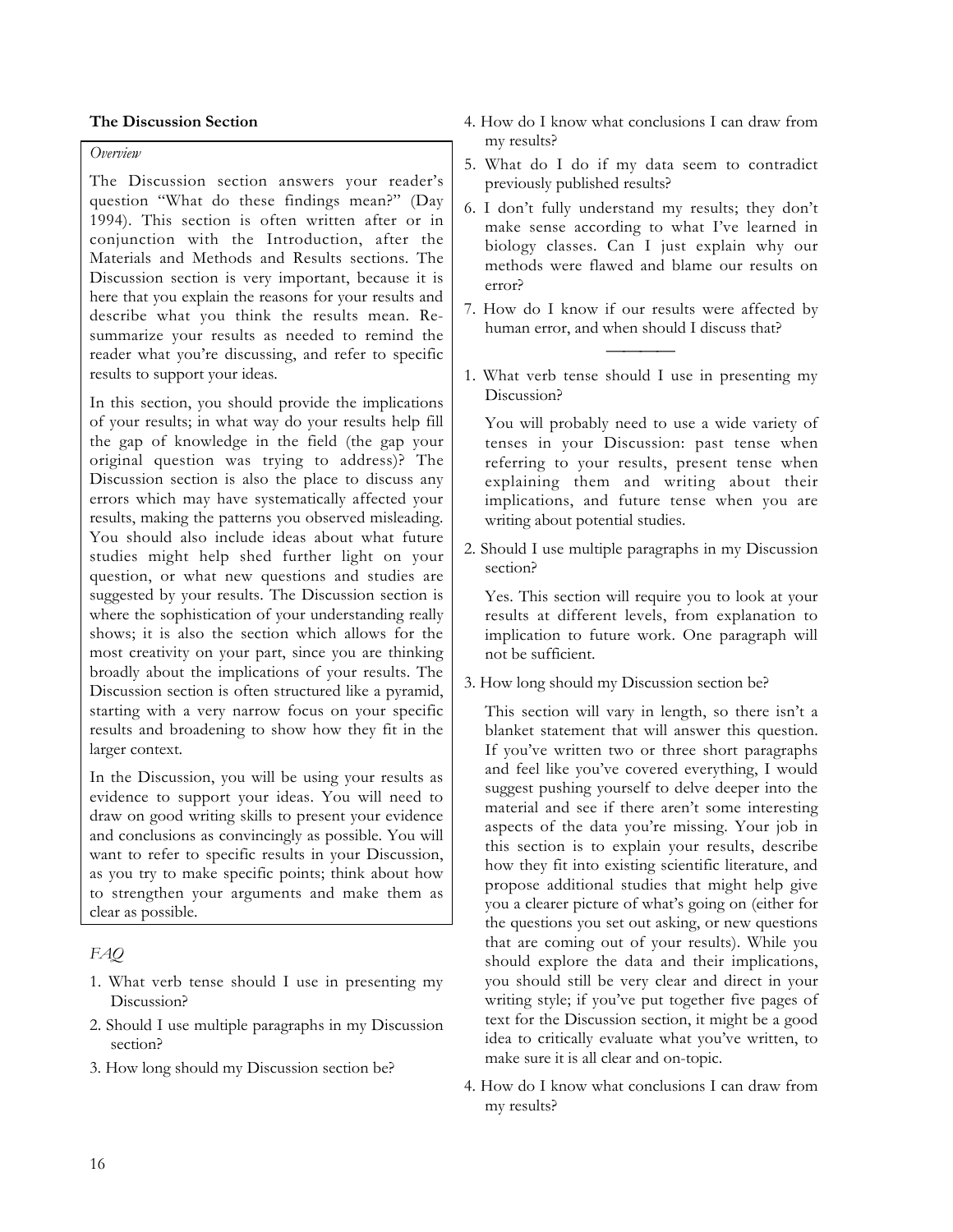This is a bit tricky; you want to make sure your ideas are as directly supported by the data as possible. You will want to give a carefully reasoned explanation of what you are basing your ideas on: which specific parts of your data, what previous research, what general biology knowledge? You should not make grandiose statements about truth based on your results, but it is good to propose new explanations and ideas. Just make sure you state them as possibility rather than fact, and ground them solidly in ideas that are already accepted.

5. What do I do if my data seem to contradict previously published results?

Do not panic, and do not discard or disregard your data. Look at the patterns in the data and try to come up with some well-reasoned explanations for the differences. If you get stuck, talk to your lab instructor or TA to get some ideas.

6. I don't fully understand my results; they don't make sense according to what I've learned in biology classes. Can I just explain why our methods were flawed and blame our results on error?

No. Do not discount your results and claim that since the data were collected by students, they are bound to be flawed. Ask your lab instructor if you are doubtful about some of your results; they may have suggestions for you. Generally, it is best to treat the data as if they are correct, and try to come up with a biological reason the results don't meet your expectations. Respect your data. Think about what other factors might be influencing your results. A careful analysis is much stronger than an off-hand "human error caused it to be wrong." Human error can be a factor, but you need to evaluate the possibility carefully. If you really believe human error caused your results, you need to have some evidence that human error could cause the particular pattern of results you're seeing, and describe the potential error specifically.

7. How do I know if our results were affected by human error, and when should I discuss that?

You can be sure that there was some human error in our results. There is probably some human error in most results; we worked to minimize it, as all scientists do. The only time you would discuss human (or any other) error is if you

thought it had systematically affected your results in an important way. Here's an example of an appropriate inclusion of error in a lab report Discussion: "We forgot to keep our seeds moist for the first three days of our experiment, which may have caused our seed germination times to be artificially lengthened." (In a research lab, you would probably repeat the experiment rather than report on such a result.)

## **The Acknowledgements Section**

## *Overview*

The Acknowledgements section is very short, usually only one or two sentences long. In the Acknowledgements, you thank any individuals who helped you with your experiments and you thank any funding source for supporting the experiment. Generally, colleagues are referred to by their first and last names, with no title (except in the case of medical doctors, who are referred to as Dr.). If you feel it is important to use a title for people in your Acknowledgements, make sure you are using the proper title: in this case, people with a Ph.D. should be referred to as "Dr.," not "Mr." or "Ms."

### *Example Acknowledgements*

Here are two Acknowledgements sections of scientific papers published by Carleton faculty and alums. They represent the variety you'll find in this section.

### from Hinman et al. 1997:

Note that the order of the first five authors was determined by throw of dice. B. Brodie generously provided advice and guidance, and B. Ostertag helped us in the field. We thank B. Brodie, F. Janzen, H. Landel, B. Ostertag, and M. Rand for helpful comments on an earlier version of the manuscript. The staff and facilities of La Selva and of the Organization of Tropical Studies made this project possible. Funding was provided by Carleton College; support from President Stephen R. Lewis Jr. is particularly appreciated. We are grateful to the members of the 1994-1995 course in Tropical Rainforest Ecology at Carleton College for assisting in the construction of replicas and for reading *Catch a Star* to the Snake Women.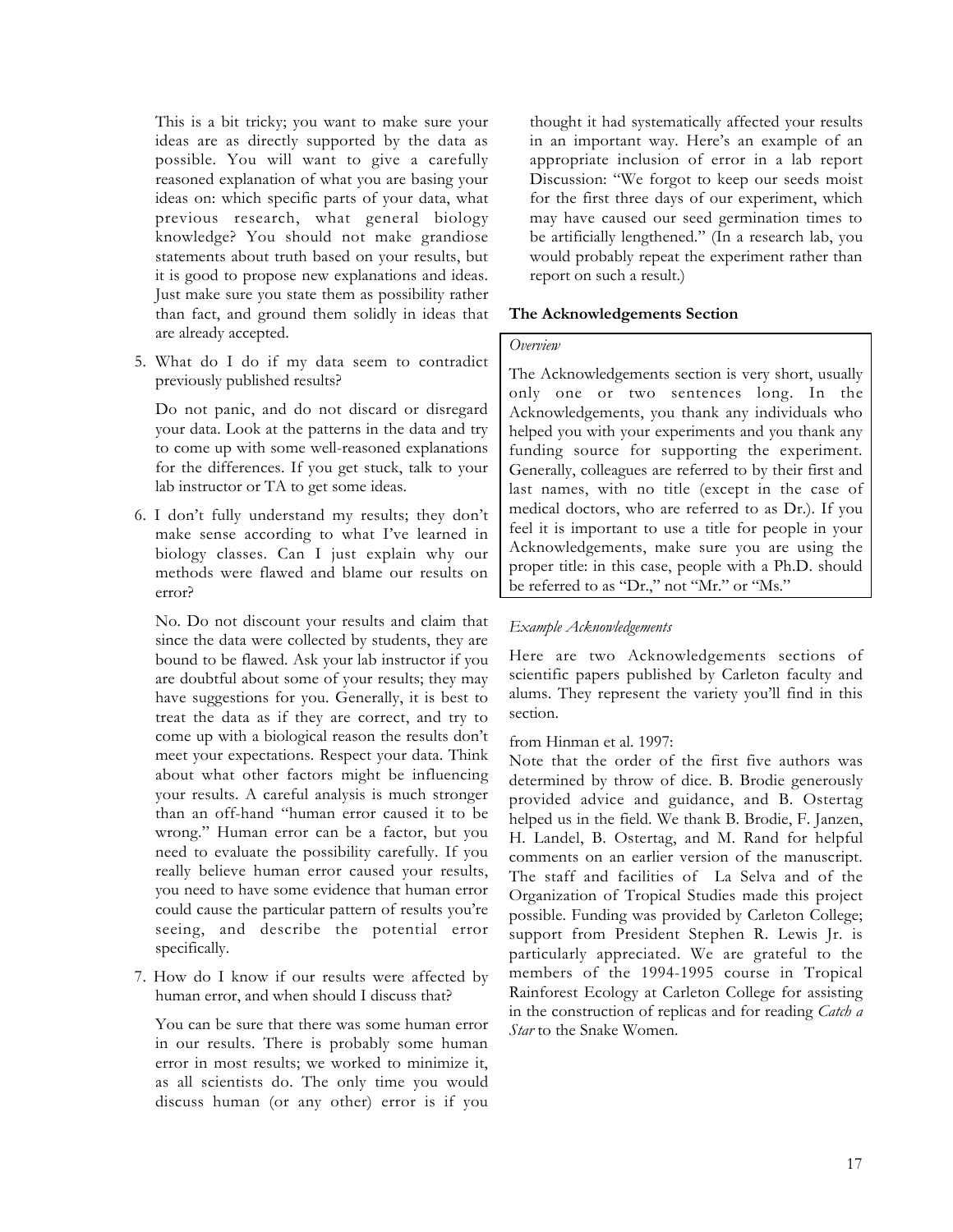from Sawai et al. 2003:

We thank M. Muehlegger, M. Finnerty, M. Chaurushiya, A. Park, and N. Scott for their help with these experiments.

This work was supported by National Institutes of Health grant R15 AI50595-01 and a Faculty Development Endowment grant from Carleton College.

# **The Literature Cited Section**

# *Overview*

The final section in your paper is the Literature Cited section, where you list your references. In a scientific research article, only papers and books which are cited in the text are listed in the Literature Cited. If you used a book to help you understand but did not use specific information from it in your paper, you would not include it in the Literature Cited. This section should be written after citations are placed in the text; if you are using the reference-managing software EndNote, the Literature Cited can be created as you insert references. See Charlie Priore, the Science Library Liaison, with questions about getting EndNote installed on your personal computer (available free).

You should check with your lab instructor to find out what citation format to use. In Bio 125, *American Naturalist* format is required. You can use any recent *American Naturalist* paper as a model for your in-text citation format and Literature Cited format.

*FAQ*

- 1. What is the basic *American Naturalist* format?
- 2. How do I cite the lab manual?
- 3. Why do some of the in-text citations of the *American* Naturalist paper contain the phrase "et al."?
- 4. Some authors seem to cite themselves frequently; isn't that egotistical?

 $\overline{\phantom{a}}$ 

1. What is the basic American *Naturalist* format?

Here is a summary of the *American Naturalist* style for journal articles:

FirstAuthorLastName, A. B., C. D. SecondAuthorLastName, and E. F. ThirdAuthorLast-Name. YEAR. Title of journal article with first word capitalized and subsequent words lower case. Title of Journal with Main Words Capitalized vol#:firstpage-lastpage.

The Literature Cited section of this guide uses *American Naturalist* format, if you would like examples. Note where the periods, spaces, and other punctuation marks are. All but the first line of each entry is indented (in Word, search for help on "hanging indent"). The first author is listed last name first, but subsequent authors are listed initials first. If there are more than three authors, additional authors may be listed in the same format as the second author above. The year should be the year of publication, not the year the article was submitted to the journal. If there are scientific names in the title of the journal article, these should be italicized and the genus name should be capitalized. Do not include the issue number if one is given.

2. How do I cite the lab manual?

Cite the lab manual parenthetically in the text like this: (Carleton Biology Department 2006). See the Literature Cited listing of this guide for the proper format (for the Bio 125 manual) in that section (listed alphabetically by the "C" of Carleton).

3. Why do some of the in-text citations of the *American* Naturalist paper contain the phrase "et al."?

If a paper has two authors, list both their last names inside the parentheses with the year of publication. If a paper has more than two authors, list only the first author followed by the words "et al." and then the year of publication. "Et al." is short for the Latin phrase "et alia," which means "and others."

4. Some authors seem to cite themselves frequently; isn't that egotistical?

It is actually quite common for scientists to cite themselves. Scientists might work with the same experimental organism or system for many years, and their work naturally builds on work they did last year or several years ago. The work they have previously published has become part of the base of knowledge in the field, and they would be remiss not to cite it.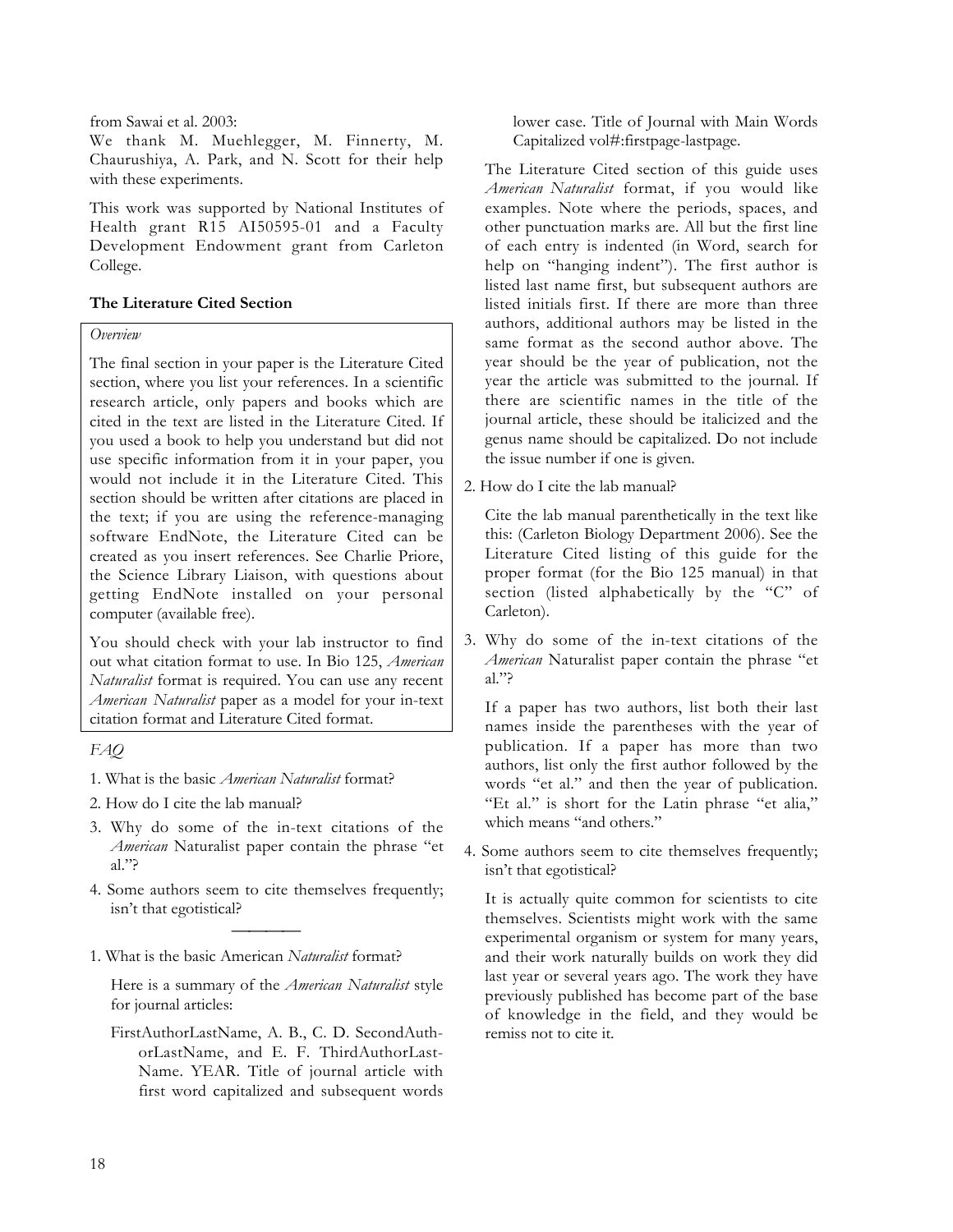## **Revising and Finishing**

We encourage you to plan for time to revise your work. You might find it helpful to read your paper out loud, ask a friend to read your paper and make comments, or take it to the wonderful folks at the Write Place and discuss it with them. If your paper is well-written, other students should have no trouble understanding it (perhaps with the exception of the Materials and Methods section).

As you revise your paper, realize that there are a few cautions which can apply to any section of your paper. Before turning your paper in, check for the following:

Each section of the lab report (except the title) should be labeled ("Abstract," "Introduction" etc.). In some journals the Abstract is not labeled as such, but it is a good idea nonetheless.

Double-space the text in your lab report, so your instructor has room to write comments.

You should not personify anything in the lab report (e.g. data can't "want" things).

You should make no value judgments about your data, including stating that some data are "good" or "bad." You should not express a personal desire to see a particular result, even if it is expected.

When writing genus and species names, be sure to follow convention: the genus and species are both italicized, and only the genus is capitalized: *Homo sapiens*. If you refer to the same species later, you may abbreviate the genus name (*H. sapiens*). It is a good idea to write out the genus name the first time it is used in each section of the lab report.

Define all abbreviations in your report the first time you use them.

You should use the following words properly. In fact, it is a good idea to "search" in your paper for these terms and check that you have used them correctly before you turn the paper in.

significant: This word has a particular meaning in scientific writing which differs from that in other writing; "significant" is *only* used to refer to a difference which has been tested to be statistically different. If you mean "large," or "important," try substituting "substantial."

data: This word is only plural; the singular form of this word is "datum."

affect/effect: Affect is usually a verb, and effect is usually a noun; look up the words in a dictionary if you are unsure.

absorbency/absorbancy: These terms have nothing to do with spectrophotometry; only "absorbance" is used in this context.

larva/larvae: Larva is the singular form of the word; larvae is plural.

variance: This has a specific statistical meaning; use it only if you are sure you know how to use it correctly.

variable/different: If something is variable (or "varies," that means that it has a wide range of numbers which describe it. This is not the same thing as saying two things are different from one another. The word "variable" is commonly misused in lab reports to mean "different:" use "different" if that's what you mean.

differentiation: Differentiation is the process of becoming different; use this term carefully.

Finally, your paper should be stapled before you turn it in; unless your instructor specifies otherwise, no folders are necessary (these often make grading difficult). In some cases, you will be required to attach drafts of your paper to the final report; make sure you attach these as requested.

# **Acknowledgements**

Thank you to Bob Dobrow, Sean Fox, Nathan Grawe, Carol Rutz, Susan Singer, and members of the December 2005 Writing Across the Curriculum Workshop for your feedback and ideas. Support for the development of this guide was provided by the FIPSE QUIRK initiative at Carleton College and a Carleton College Bush Writing Program Grant funded by the Bush Foundation of St. Paul.

# **Literature Cited**

- Camill, P., J. A. Lynch, J. S. Clark, J. B. Adams, and B. Jordan. 2001. Changes in biomass, aboveground net primary production, and peat accumulation following permafrost thaw in the boreal peatlands of Manitoba, Canada. Ecosystems 4:461-478.
- Carleton Biology Department. 2006. Biology 125 Lab Manual.
- Day, R. A. 1994. How to Write and Publish a Scientific Paper. Oryx Press, Phoenix, AZ.